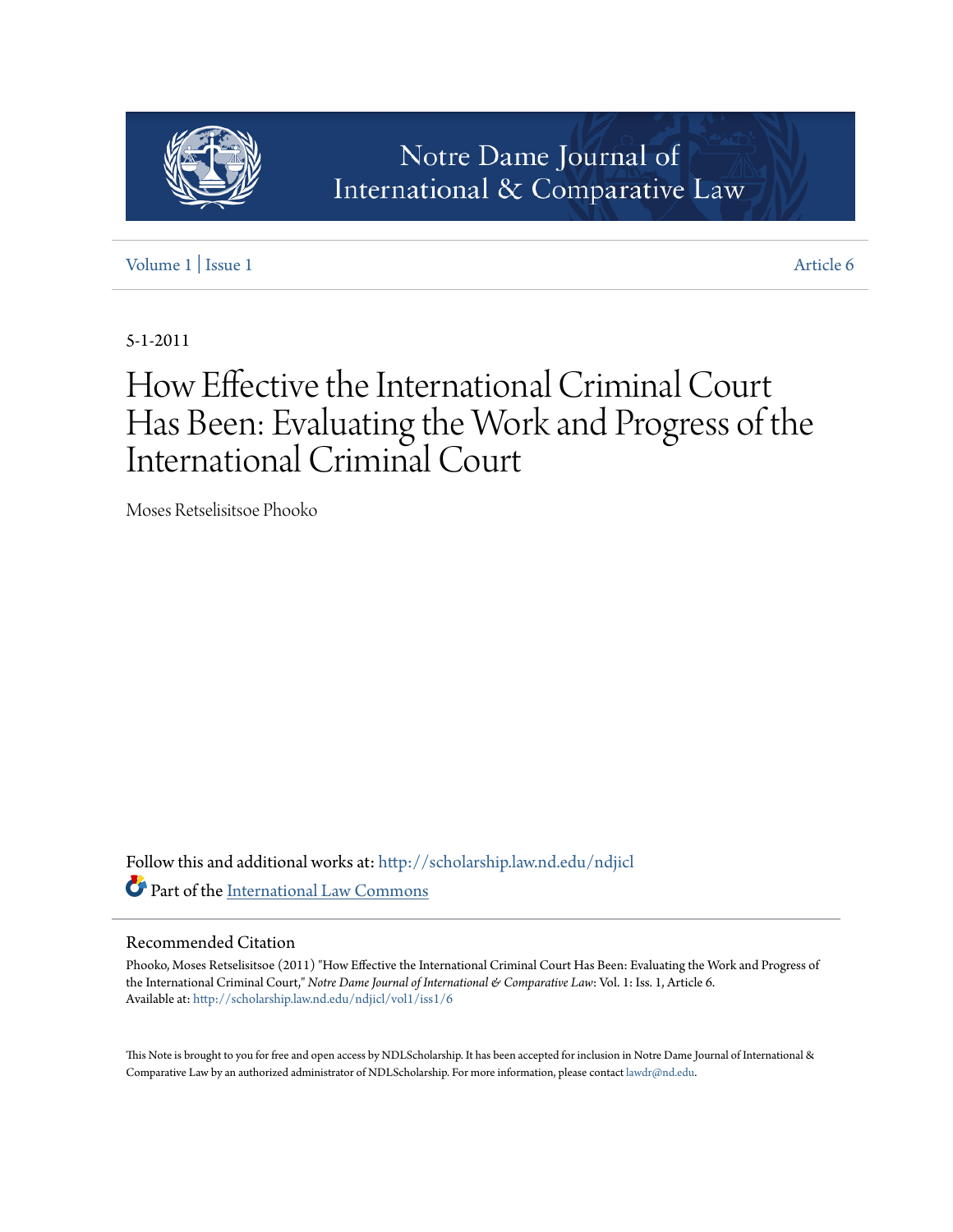# **HOW EFFECTIVE THE INTERNATIONAL CRIMINAL COURT HAS BEEN: EVALUATING THE WORK AND PROGRESS OF THE INTERNATIONAL CRIMINAL COURT**

#### Moses Retselisitsoe Phooko

# **HOW EFFECTIVE THE INTERNATIONAL CRIMINAL COURT HAS BEEN: EVALUATING THE WORK AND PROGRESS OF THE INTERNATIONAL CRIMINAL COURT**

#### **Moses Retselisitsoe Phooko\***

#### **ABSTRACT**

*There are serious challenges facing the International Criminal Court (ICC). Two of these hindrances are that: firstly, the ICC has been accused of only targeting the African continent; and secondly, the Rome Statute of the International Criminal Court (Rome Statute) has no enforcement mechanism against the state parties who refuse to cooperate with the court. In light of these challenges, the question is whether the ICC would be able to meet the expectations of the international community. The significance of this study is to contribute to the effort of making the ICC an independent, credible and effective tribunal to end impunity for those who commit heinous crimes. This paper seeks to assess the work and progress of the ICC since its inception in 2002. To achieve this, the paper will focus on the causes of nonimplementation of pending warrants of arrest and attempt to ascertain whether the aforesaid warrants have had effects on the conditions that lead to: the investigations by the ICC; the cases before the court which have, in my view, compromised the integrity and autonomy of the ICC because of, inter alia, its selective geographical prosecutions; convictions made by the court (if any); the pillar of the ICC, namely cooperation from member States to the Rome Statute that seems to be lacking; the future relationship between the African Union and the ICC given the current tension between the two institutions; the recent developments on the definition of the crime of aggression as a success in pre-empting States from occupying other States outside the permissible grounds under the Charter of the United Nations; and views on the proposed introduction of the oversight mechanism for the ICC and recommendations on how to improve the effectiveness of the Court.* 

#### **INTRODUCTION**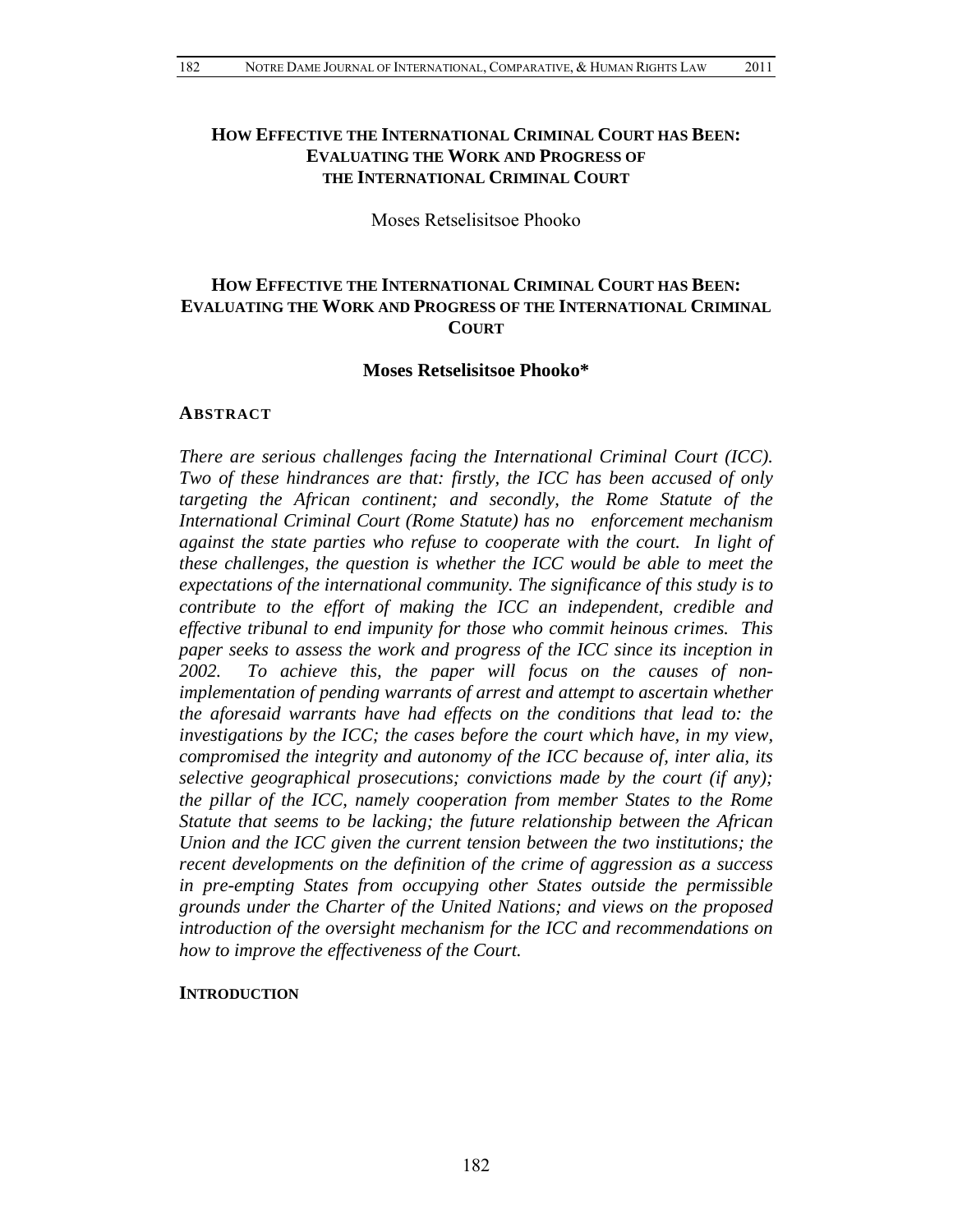Three hundred thousand people have been killed in Darfur, Sudan since 2003.<sup>174</sup> Conflicts in other parts of the world including the Democratic Conflicts in other parts of the world including the Democratic Republic of Congo (DRC), Uganda and Colombia, continue to claim more innocent lives. Kenneth Roth opined the inability of the international community to punish perpetrators of heinous crimes as follows:

The cause of this century's brutality is not simply the evil that lies in some men's hearts. It is our [collective] failure to build on the Nuremberg precedent by ensuring that all such killers are brought to justice. Too often since the Holocaust, the cries of the victims have gone unanswered. . . . Too many others responsible for the atrocities of this century continue to enjoy impunity*.* 175

Kenneth Roth's assessment of the situation then is relevant even today: some of the perpetrators indicted by the ICC for heartless crimes are walking freely, including President Omar Hassan Al Bashir.<sup>176</sup> In other cases, the warrants of arrest have become stale.<sup>177</sup> What does this signify to the victims, and will the ICC be able to live to the expectations of the international community by punishing those responsible for crimes that "shock the conscience of humanity"?<sup>178</sup> The inability or delay of any judicial institution to deliver justice is a grave concern for those who look to the courts as the proper body to bring justice.

It is against this background that the drafters of the Rome Statute foresaw a need to incorporate a provision for review of the Statute after seven years of operation, in order to address these concerns.<sup>179</sup> The first Review Conference was held in Kampala, Uganda on May 31, 2010 to reflect on eight years of the ICC's existence and to attend to outstanding issues such as the

 

<sup>\*</sup> LL.M candidate., International Human Rights Law, University of Notre Dame Law School, Centre for Civil and Human Rights, USA (expected May 22, 2011), LL.B. & Dip. in Human Rights (North West University, Mafikeng), former law clerk at the Constitutional Court of South Africa under Justice Zak Yacoob, advocate of the High Court of South Africa phookor@gmail.com. I am grateful to the editors, Matilda EK Lasseko-Phooko and Benard Akang'o for comments. 174 UN News Centre, *Fresh Clashes in Darfur Kill Dozens of Civilians*, *UN-African Union* 

*Mission* Reports, Sept. 7, 2011,

http://www.un.org/apps/news/story.asp?NewsID=35847&Cr=darfur&Cr= darfur&Cr1. 175 Kenneth Roth, *Endorse the International Criminal Court, in*<sup>3</sup> TOWARD AN

INTERNATIONAL CRIMINAL COURT? 19 (Council on Foreign Relations ed., 1999).<br><sup>176</sup> Prosecutor v. Omar Hassan Ahmad Al Bashir, No. ICC-02/05-01/09-1, Warrant of Arrest<br>(Mar. 4, 2009), http://www.icc-cpi.int/iccdocs/doc/doc639

<sup>&</sup>lt;sup>177</sup> Rep. of the Int'l Crim. Ct.,  $64^{th}$  Sess. Aug. 1, 2008-July 31, 2009,  $\P\P$  23-24, U.N. Doc. A/64/356 (Sept. 17, 2009), *available at* http://reliefweb.int/sites/reliefweb.int/files/resources/ C3FF0A887709D69E4925765D000A45E5-Full\_Report.pdf. 178 M. Cherif Bassiouni, *International Crimes: Jus Cogen and Obligatio Erga Omnes,*<sup>59</sup>

LAW & CONTEMP. PROBS. 63 (1996).<br><sup>179</sup> Rome Statute of the International Criminal Court, art. 123, July 17, 1998, U.N. Doc.

A/Conf. 183/9 (hereinafter, Rome Statute).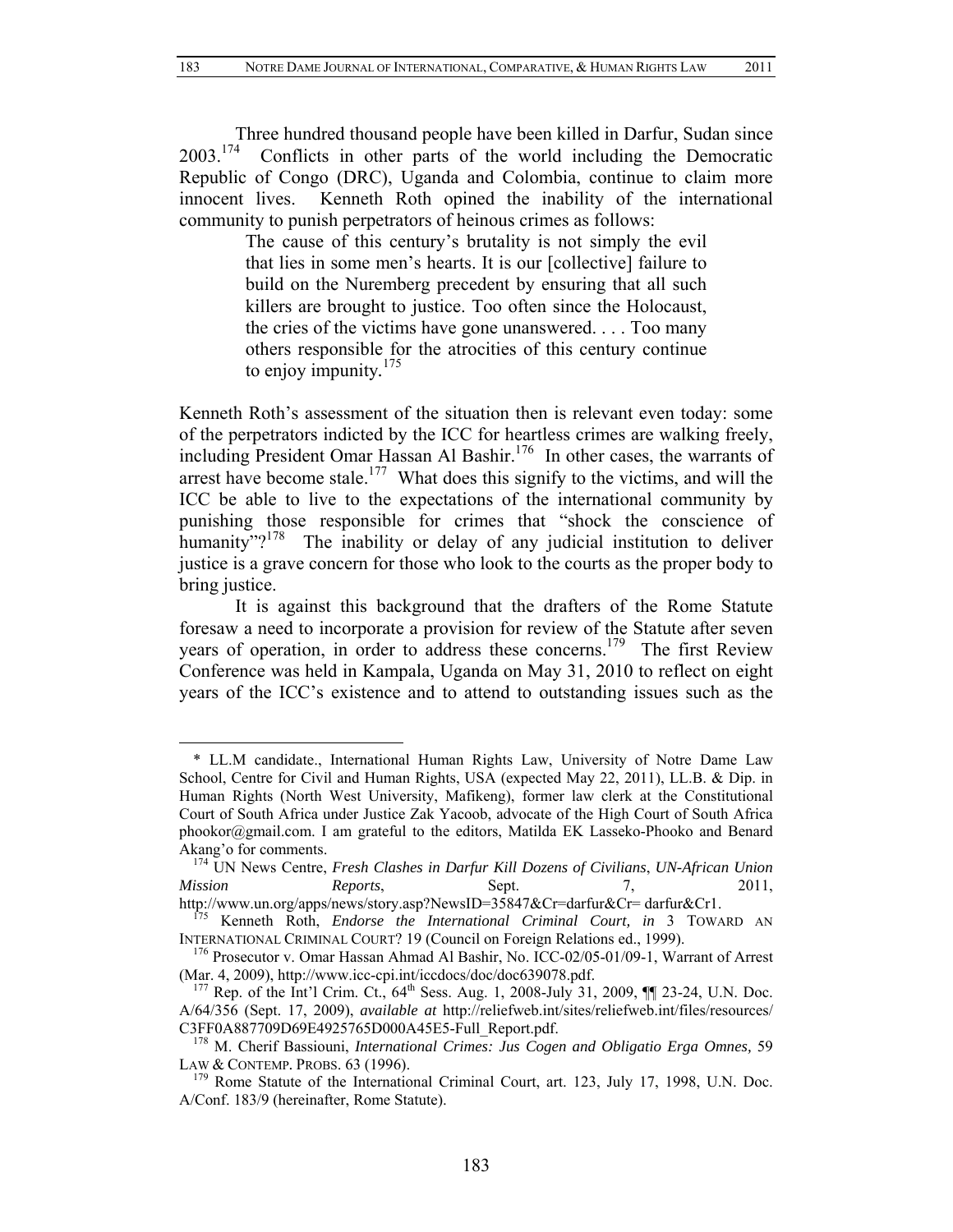crime of aggression on the Rome Statute.<sup>180</sup> In his opening address, the President of the Assembly of State Parties, Ambassador Christian Wenaweser, boldly articulated that the international community is "looking at a functioning judicial institution that had eluded [it] for decades."<sup>181</sup> He stated that the conference "will take stock both of the achievements to this day and of the challenges ahead".<sup>182</sup> Little did he know that his ambitions for a successful permanent international criminal court would become a reality when the delegates at the end of the symposium reached consensus on the definition of the crime of aggression.<sup>183</sup> The crime of aggression, and its jurisdiction, has been a subject of a vigorous debate for centuries because there was no agreement on its meaning.184 Even its inclusion in Article 3 of the Rome Statute did not have significance because it was non-operational.<sup>185</sup> It was only on February 13, 2009 that the Special Working Group on Crime of Aggression proclaimed that it had reached an agreement on a draft definition of the crime of aggression, breaking five years of deliberation.<sup>186</sup>

 The need for the creation of an independent and permanent international criminal tribunal to end impunity by trying those responsible for heinous crimes was first conceived at the Paris Peace Conference in 1919.<sup>187</sup> This idea became a reality on July 17, 1998 when 120 countries at the UN Diplomatic Conference voted in favour of the Rome Statute.<sup>188</sup> The ICC became operational on July 1, 2002 after the Rome Statute was ratified by 60 countries.<sup>189</sup> As of October 12, 2010, 114 States have ratified the Rome Statute.<sup>190</sup> The court has jurisdiction over genocide, crimes against humanity,

 <sup>180</sup> *Review conference of the Rome Statute*, Int'l Crim. Ct., http://www.icccpi.int/Menus/ASP/ ReviewConference/ (last visited November 20, 20110). 181 Christian Wenaweser, *ICC Review Conference*: *Opening Remarks*, Int'l Crim Ct.,

*available at* http://www.icc-cpi.int/iccdocs/asp\_docs/RC2010/Statements/ICC-RC-statements-ChristianWenaweser-ENG.pdf (last visited April 12, 2011). 182 *Id.* 183 ICC-ASP/13/Res. 6, (June 10, 2011) *available at* http://www.icc-

cpi.int/iccdocs/asp\_docs/Resolutions /RC-Res.6-ENG.pdf 184 Michael J. Glennon, *The Blank-Prose Crime of Aggression*, 35 YALE J. INT'L. L. 71

<sup>(2010).&</sup>lt;br><sup>185</sup> Art. 5(1) (d) of the Rome Statute lists the crime of aggression as one of the crimes subject

to the ICC jurisdiction. Art. 5(2) suspends the ICC's jurisdiction over the crime of aggression pending its definition and exercise of jurisdiction. The only crimes that may be brought presently before the ICC include genocide, crimes against humanity, and war crimes.<br><sup>186</sup>Glennon, *supra* note 11, at 73.<br><sup>187</sup> Shingirai Maparura, *Justice for Export: Africa and the International Criminal Court*,

CONSULTANCY AFRICA INTELLIGENCE July 2, 2010, *available at* http://www.consultancyafrica.com/

index.php?option=com\_content&view=article&id=459:justice-for-export-africa-and-theinternational-criminal-court&catid=57:africa-watch-discussion-papers&Itemid=263. 188 Melisa K. Marle, *The International Criminal Court: Assessing the Jurisdictional* 

*Loopholes in the Rome Statute*, 49 DUKE L.J. 825 (1999). 189 *About the Court*, *International Criminal Court*, http://www.icc-

cpi.int/Menus/ICC/About+the+ Court/. 190 *The State Parties to the Rome Statute*, *International Criminal Court*, http://www.icc-

cpi.int/Menus/ ASP/states+parties/.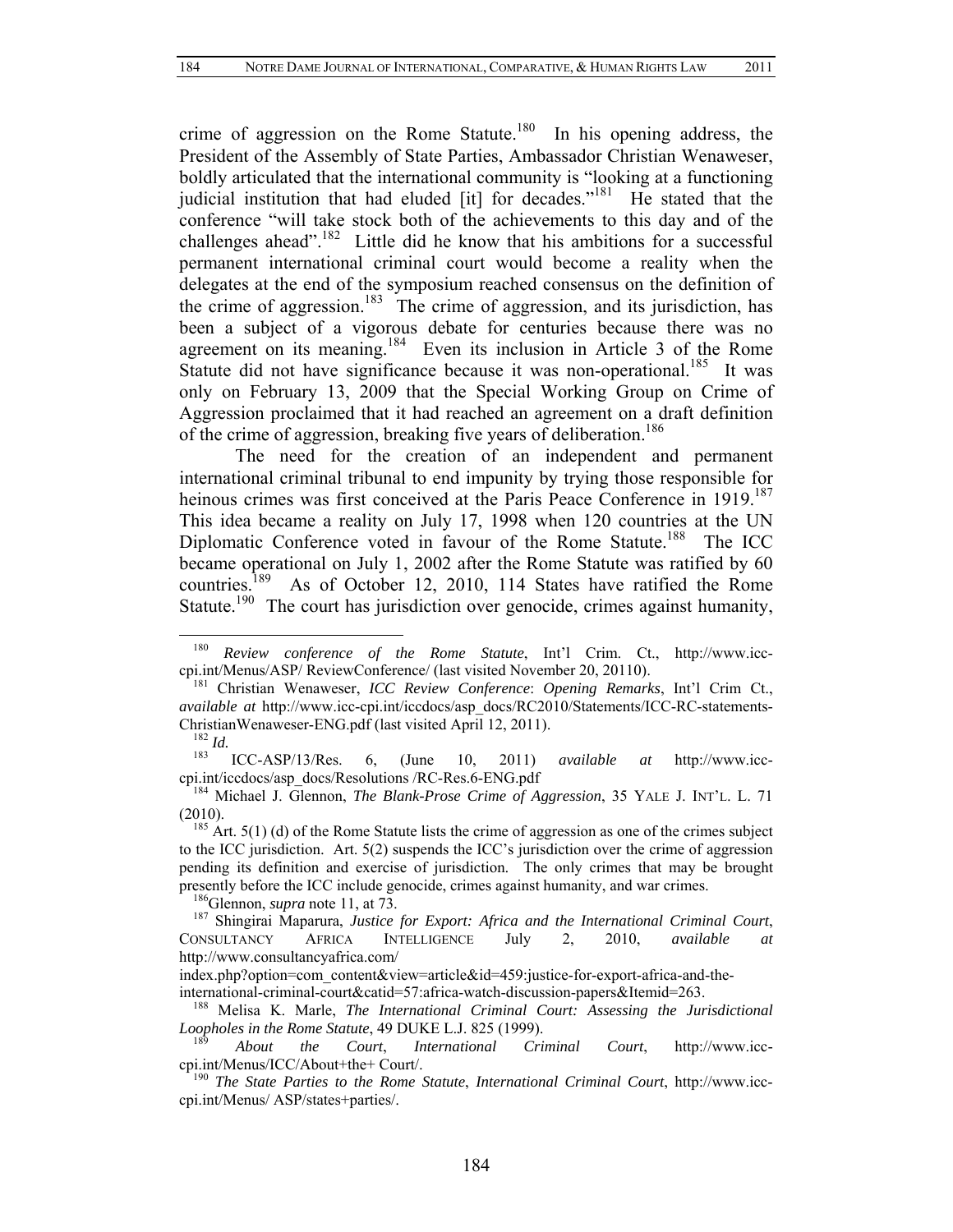war crimes, and the crime of aggression.<sup>191</sup> The ICC will not replace national courts, but it will supplement them when they are "unwilling or unable" to exercise jurisdiction over the world's most wanted suspects.<sup>192</sup>

The purpose of this discourse is to assess the work and progress of the ICC since its inception in 2002 to date. The study is important because it will contribute towards making the ICC an independent, credible and effective permanent international criminal court to end impunity. The paper will conclude by providing proposals to enhance the effectiveness of the ICC and ensure greater State cooperation with the permanent international criminal court.

In Part I, I look at the pending warrants of arrest, $193$  the factors contributing to the non-implementation, and their effects on the conditions that lead into investigations by the ICC's prosecutor. I also evaluate whether the ICC's targeting of low ranking officials is contributory to the nonimplementation of warrants of arrest.

Part II assesses the development of cases of the DRC,<sup>194</sup> Central African Republic  $(CAR)$ ,<sup>195</sup> Sudan,<sup>196</sup> Uganda,<sup>197</sup> and Kenya<sup>198</sup> before the court. In particular, I contend that the ICC has made progress given the nature, gravity and complexity of the offences. I also argue that the ICC has, to a certain extent, compromised its credibility through its use of selective prosecutions in Africa, and given no convictions in eight years, this situation is unsatisfactory.

Part III contends that 'cooperation from member States to the Rome Statute<sup>199</sup> is the pillar of the ICC.<sup>200</sup> Consequently, the absence or lack of

 <sup>191</sup> *See* Rome Statute, art. 5. The crime of aggression was not defined at the time when the Rome Statute entered into force and thus the court did not have jurisdiction. It was only on July 11, 2010 that the definition was agreed upon, but the actual exercise of jurisdiction is subject to a decision to be taken up on January 1, 2011.<br><sup>192</sup> Jennifer J. Llewellyn, *A Comment on the Complementary Jurisdiction of the International* 

*Criminal Court: Adding Insult to Injury in Transitional Contexts?*, 24 DALHOUSIE L.J. 192 (2001). *See also* Rome Statute Art. 1, and Art. 17(2) (3).  $\frac{193}{193}$  Rep. of the ICC to the UN for 2008/09, *supra* note 4, at 10. The cases are in the

following countries: Uganda (Joseph Kony, Vincent Otti, Okot Odhiambo and Dominic Ongwen), Darfur (Omar Hassan Ahmad Al Bashir, Ahmad Harun and Ali Kushayb), and the

DRC (Bosco Ntaganda).<br><sup>194</sup> Prosecutor v. Thomas Lubanga Dyilo, Case No. ICC-01/04-01/06, Warrant of Arrest<br>(Feb. 10, 2006), available at http://www.icc-cpi.int/iccdocs/doc/doc191959.pdf.

<sup>(</sup>Feb. 195 *Id.* 2006)<br><sup>196</sup> Prosecutor v. Omar Hassan Ahmad Al Bashir, Case No. ICC-02/05-01/09, Warrant of Arrest (July 12, 2010), available at http://www.icc-cpi.int/iccdocs/doc/doc907140.pdf (President Al Bashir is charged for genocide under Article 25(3) (a) of the Rome Statute). 197 Prosecutor v. Joseph Kony, Case No. ICC-02/04-01/05, Warrant of Arrest (Sept. 27,

<sup>2005),</sup> available at http://www.icc-cpi.int/iccdocs/doc/doc97185.pdf (charges include crimes

<sup>&</sup>lt;sup>198</sup> Situation in the Republic of Kenya, Case No. ICC-01/09-19, Decision authorizing investigation (Mar. 31, 2010), available at http://www.icc-cpi.int/iccdocs/doc/doc854287.pdf (charges include war crimes). 199 Cooperation with the ICC is mentioned in various provisions of the Rome Statute

including art. 86 and art. 93.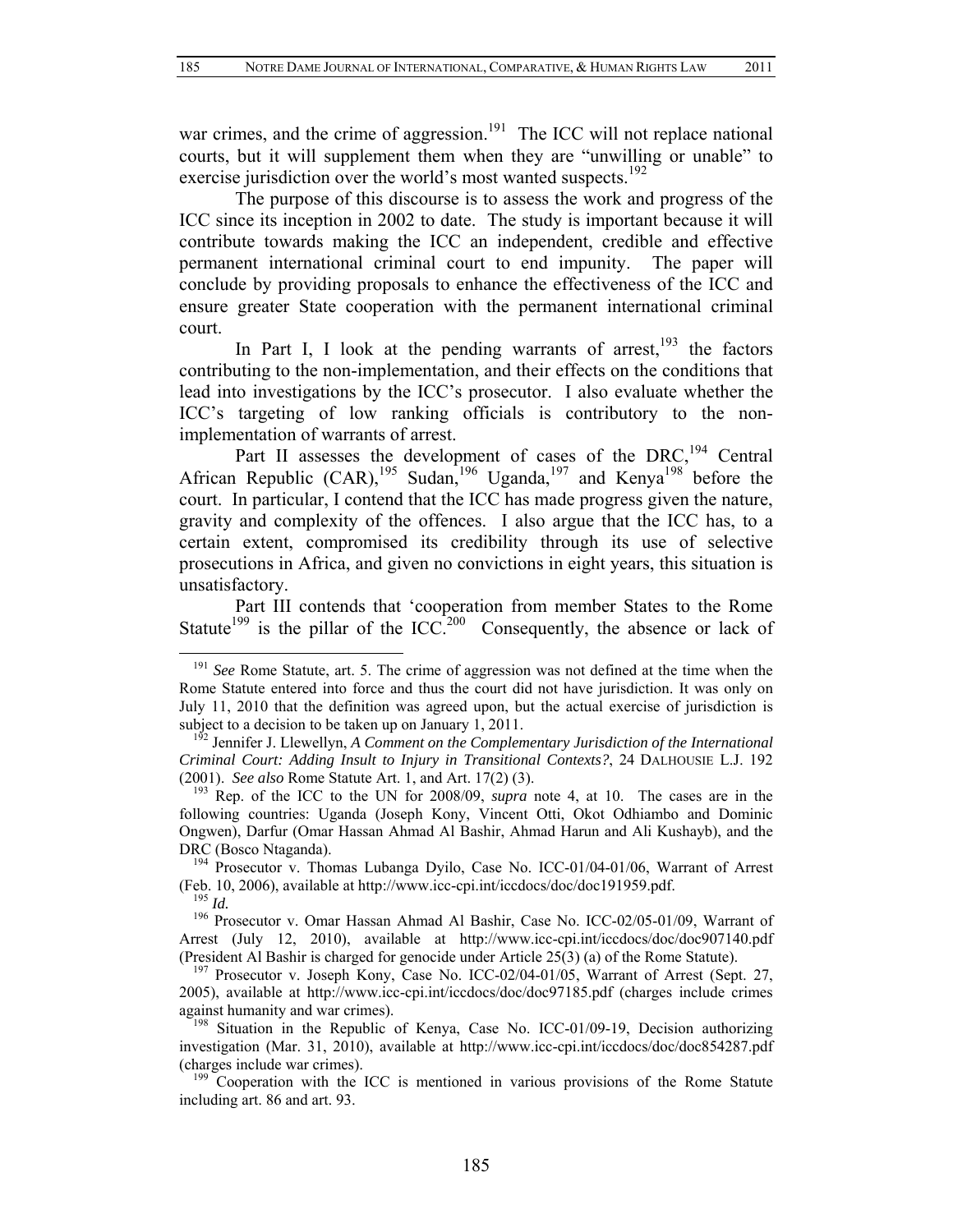support will turn the ICC into an exorbitant, but toothless, international criminal court situated at The Hague, Netherlands. The article also studies the future relationship between the African Union (AU) and the ICC given the current tension between the two institutions.

Part IV argues that the recent resolution on the definition of the crime of aggression is an important success in pre-empting States from occupying other countries outside the permissible grounds under the Charter of the United Nations (UN Charter).<sup>201</sup> The article also evaluates the seven theories that describe the circumstances that would constitute an act of aggression and, *inter alia*, the controversy brought by the discretion given to a state party to declare that it does not accept jurisdiction of the ICC on the crime of aggression.<sup>202</sup>

Part V analyzes the achievements, challenges and failures discussed in Parts I, II, III and IV. It concludes by indicating whether the work of the ICC has been efficient or not. Ultimately, Part V makes recommendations for introducing a system of state compliance to the Rome Statute in order to enhance the effectiveness of the ICC and ensure greater state cooperation with the permanent international criminal court.

## **PART I: PENDING WARRANTS OF ARREST**

This section discusses warrants of arrest and the charges with respect to each country. The absence of a police force in the ICC seems to be the main obstacle in implementing warrants of arrest especially when the state concerned is not willing to apprehend the indicted suspects. This is one of the setbacks facing the court.

#### (a) *Sudan*

Sudan's case is unique in that the referral to the ICC was made by the United Nations Security Council (Security Council).<sup>203</sup> Further, Sudan has signed but not ratified the Rome Statute. In *Prosecutor v. Ahmad Muhammad* 

<sup>&</sup>lt;sup>200</sup> The International Criminal Tribunal for Rwanda (ICTR) and the former Yugoslavia (ICTY) experienced significant difficulties in their early stages and there were doubts on whether they would deliver justice. The proceedings were costly and too long; hundreds were charged, but only few were convicted. The courts later on considered plea bargaining for low ranking officials in exchange for truth and testifying against "big fishes." This worked briefly but the court later on did not impose sentences recommended by the prosecutors. Rather, it imposed harsher sentences. The accused person did not come forward as they realized that it was no longer guaranteed that a confession and a plea of guilty would result in lenient punishment. Currently, the tribunals are considering sending home accused low ranking officials to stand trial in their countries due to the pressure from the United Nations to complete trials by the end of 2010. *See* Alex Whiting, *International Criminal Prosecutions, Justice Delayed Can Be Justice Delivered*, 50 (2) HARV. INT'L. L.J. 323 (2009).

<sup>201</sup> *See* U.N. Charter art. 51. 202 *See* ICC Res. 6, *supra* note 10, at art. 15. 203 Press Release, Security Council, Security Council Refers Situation in Darfur, Sudan, To Prosecutor of International Criminal Court, U.N. Press Release SC/8551 (Mar. 31, 2005) *available at* http://www.un.org/News/Press/docs/2005/sc8351.doc.htm (last visited Apr. 9. 2011). *See also* Rome Statute, art. 13(b) (dealing with referrals by the Security Council).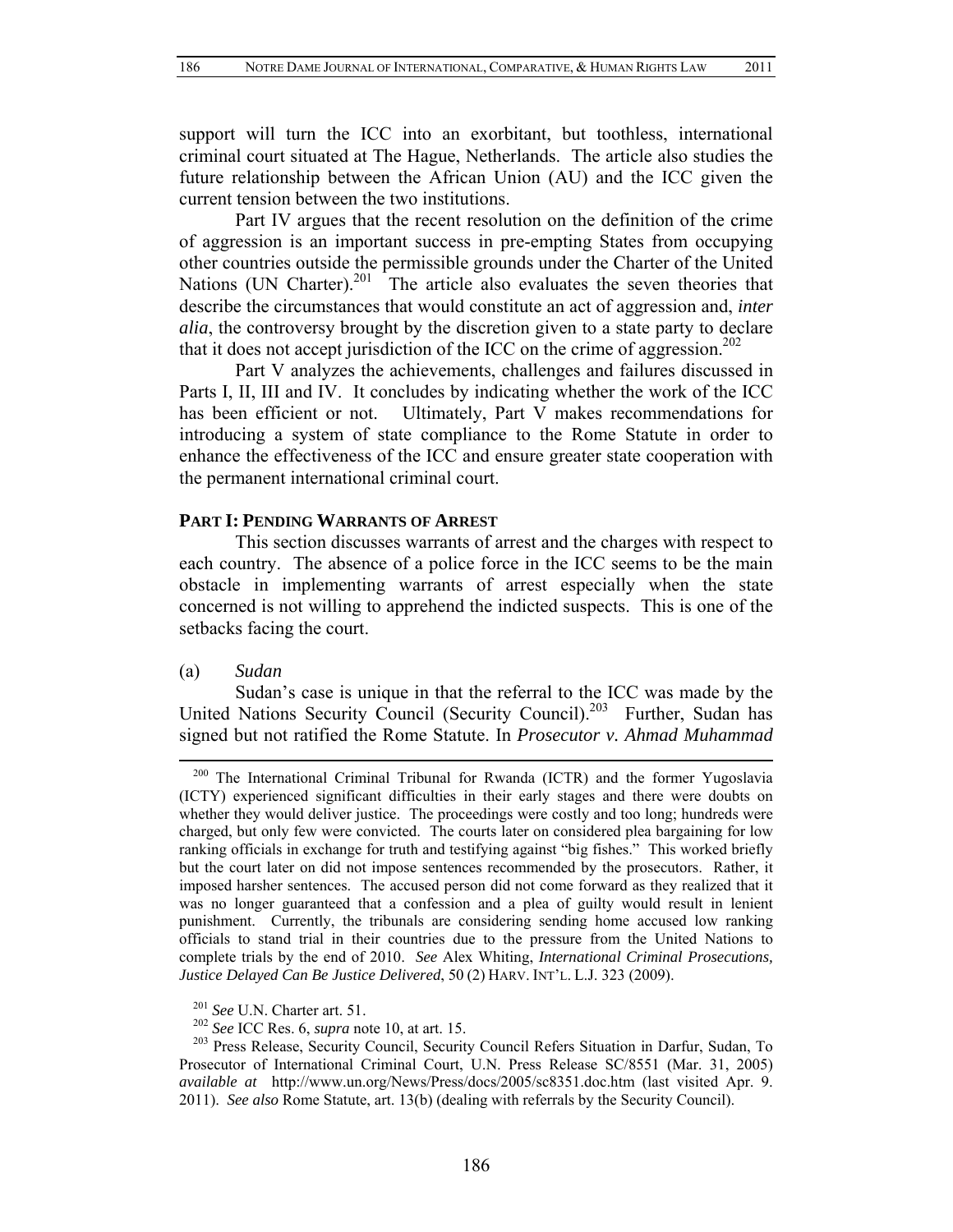*Harun* and *Ali Muhammad Ali Abd-Al-Rahman*, *<sup>204</sup>* both warrants of arrest were issued on May 2, 2007. The first accused is facing forty-nine charges for crimes against humanity (murder of civilians in the Kodoom villages) and war crimes (destruction of property).<sup>205</sup> The second accused has to answer fiftyone similar charges which include rape.<sup>206</sup> The perpetrators have been fugitives since 2007.

In *Prosecutor v. Omar Hassan Ahmad Al Bashir*<sup>207</sup> the accused is the first sitting head of state to be indicted by the ICC.<sup>208</sup> His warrants of arrest were issued on May 4, 2009 and July 12, 2010 for genocide (amputation of civilians and mental destruction) and crimes against humanity (torture) respectively.209

The Sudanese case is also complex in that it raises the issue of state sovereignty. The undisputed and clear obligation in terms of the Security Council's resolution is that the government of Sudan must arrest President Al Bashir.<sup>210</sup> The difficult with this obligation is that on one hand, the ICC has no police force to arrest President Al Bashir. President Al Bashir is the sitting Head of State who still has control of the police and army forces in his country. It is unimaginable that he would order his forces to arrest himself.

Another difficulty is that state parties to the Rome Statute have to cooperate with the ICC by bringing President Al Bashir to the ICC. However, they also have to respect the principle of state or diplomatic immunity of a person under Article 98 of the Rome Statute.<sup>211</sup> Consequently, the conflict faced by states is having to comply with the ICC while also having to respect diplomatic immunity. It is submitted that the principle of State sovereignty seems to be losing its superior status to human rights protection. As was pointed out in *Prosecutor v. Tadic*, 212 the International Criminal Tribunal for

<sup>&</sup>lt;sup>204</sup> Prosecutor v. Ahmad Muhammad Harun & Ali Muhammad Ali Abd-Al-Rahman, Case No. ICC-02/05-01/07, Warrant of Arrest (Apr. 27, 2007), http://www.icccpi.int/iccdocs/doc/doc279813.pdf. 205 *Id.* 206 Prosecutor v. Ahmad Muhammad Harun & Ali Muhammad Ali Abd-Al-Rahman,

Warrant of Arrest (Apr. 27, 2007) http://www2.icc-cpi.int/iccdocs/doc/doc279858.pdf.<br><sup>207</sup>Prosecutor v. Omar Hassan Ahmad Al Bashir, Case No. ICC-02/05-01/09-1, Warrant of

Arrest (Mar. 4, 2009), http://www.icc-cpi.int/iccdocs/doc/doc639078.pdf. 208 *First International Arrest Warrant for Head of State Issued to Bashir Over* Darfour

<sup>[</sup>Darfur], WORLD TRIBUNE, (Mar. 5, 2009) *available at* http://www.worldtribune.com/worldtribune/ WTARC/2009/af sudan0188 03 05.asp (last visited Apr. 12, 2011). 209 Prosecutor v. Omar Hassan Ahmad Al Bashir, Case No. ICC-02/05-01/09, Second

Warrant of Arrest (July 12, 2010), http://www.icc-cpi.int/iccdocs/doc/doc907140.pdf.<br><sup>210</sup> See ICC Res. 6, *supra* note 10.<br><sup>211</sup> Rome Statute, art. 98 (1) provides that "[T]he Court may not proceed with a request for

surrender or assistance which would require the requested State to act inconsistently with its obligations under international law with respect to the State or diplomatic immunity of a person or property of a third State, unless the Court can first obtain the cooperation of that third State for the waiver of the immunity."<br><sup>212</sup> Prosecutor v. Tadic, Decision on Jurisdiction (Appeals Chamber), Judgment of 2 October

<sup>1995, 105</sup> ILR 453.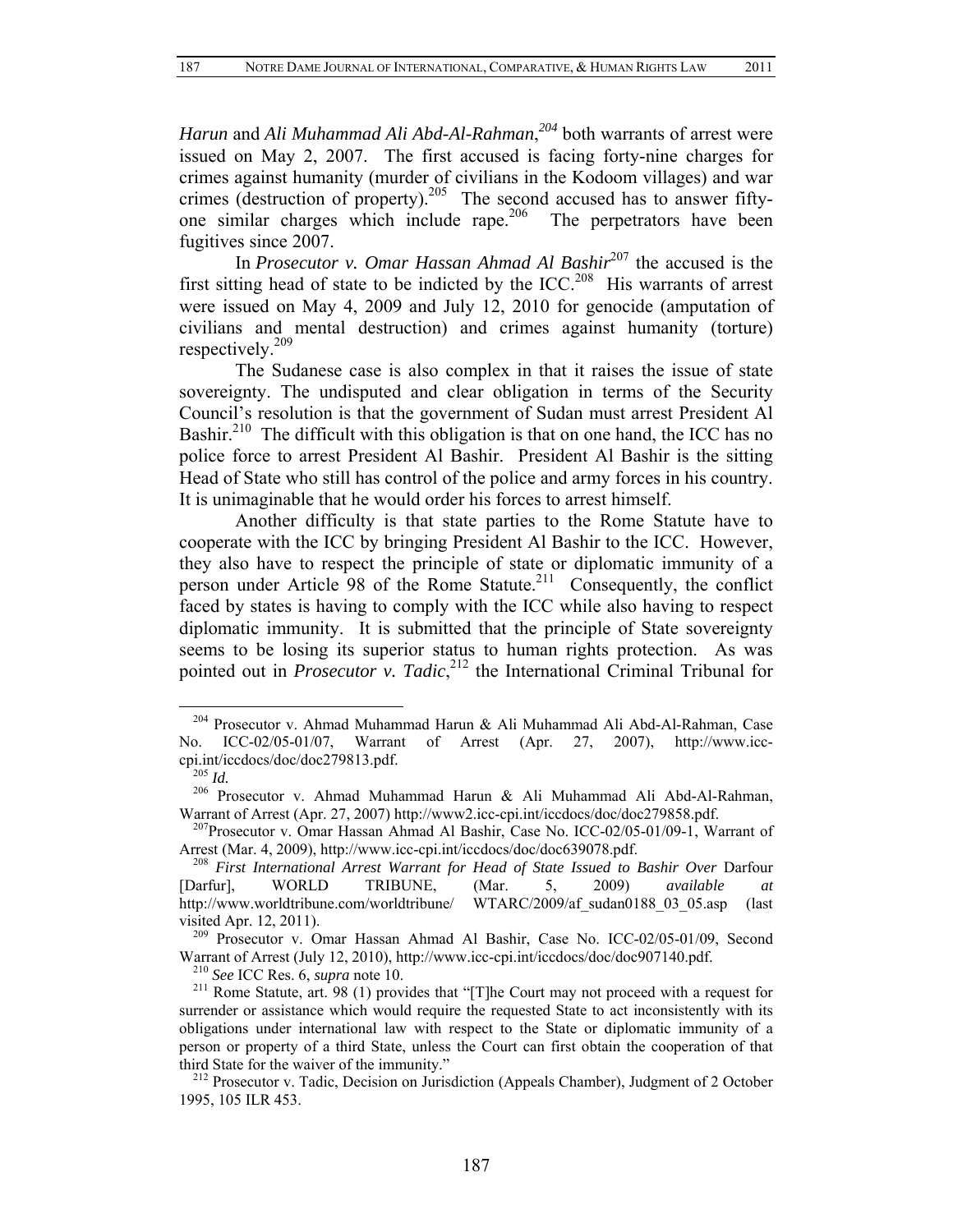the former Yugoslavia (ICTY) held that "it would be a travesty of law and betrayal of the universal need for justice, should the concept of state sovereignty be allowed to be raised successfully against human rights."<sup>213</sup> This is further supported by the indictment of President Charles Taylor on March 7, 2003 while he was still a sitting Head of State.<sup>214</sup> He was, however, arrested after resigning as President.<sup>215</sup> Ultimately, the provision of Article 27 of the Rome Statute can also be invoked justifing the indictment of President Al Bashir based on the principle that the law should apply equally to all of those accused of grave crimes.<sup>216</sup>

Given the current outstanding warrants of arrest, Sudan will arguably neither ratify the Rome Statute in the near future, nor will President Al Bashir authorise the arrest of his indicted commanders and himself. President Al Bashir is not a fugitive because he walks freely and is seemingly innocent as ever. He arguably also enjoys the lenient treatment from the African Union. Further, this is one of the most unfortunate cases in the African continent where leaders shield perpetrators regardless of the nature of the crimes committed. Indeed, birds of a feather flock together. It is contented that one of the reasons President Al Bashir is protected is because some of the African leaders are, in one way or the other, also responsible for international crimes in their respective countries. The situation in Sudan remains tense and the victims have arguably lost faith in the justice system.

(b) *Uganda*

Uganda has ratified the Rome Statute and it was President Yoweri Museveni who referred the case to the ICC under Articles 13(a) and 14 of the Statute to conduct investigations.<sup>217</sup> Consequently, five warrants of arrest were issued on July 8, 2005.<sup>218</sup> After the international community had spent efforts to apprehend Raska Lukwiya in order to answer nine criminal charges against him in *Prosecutor v. Raska Lukwiya*,<sup>219</sup> the accused cheated justice.<sup>220</sup> He died

 213 Andrea Bianchi, *Immunity versus Human Rights: The Pinochet Case*, 10 EUR. J. INT'L. L. 237, 261 (1999) (explaining that state practice and the logic of generally accepted principles display an inconsistency between the notion of international crimes and any form of immunity

that shields individuals behind their official position).<br><sup>214</sup> Prosecution v. Ghankay Taylor, SPECIAL CT. SIERRA LEONE, http://www.sc-<br>sl.org/CASES/ ProsecutorysCharlesTaylor/tabid/107/Default.aspx (last visited Apr. 9, 2

<sup>&</sup>lt;sup>215</sup> *Id.*<br><sup>216</sup> Rome Statute, *supra* note 6, at art. 27 (providing that "[T[his Statute shall apply equally to all persons without any distinction based on official capacity. In particular, official capacity as [Head of State or Government] . . . in no case exempt a person from criminal responsibility under this Statute, nor shall it, in itself, constitute a ground for reduction of sentence."). 217Abigal H. Moy, *The International Criminal Court's Arrest Warrants and Uganda*'*<sup>s</sup>*

*Lord*'*s Resistance Army*: *Renewing the Debate Over Amnesty and Complementarity*, 19 HARV. INT'L L.J. 267 (2006). 218 *Id.* 219 Prosecutor v. Raska Lukwiya, Case No. ICC-02/04-01/05055, Warrant of Arrest (July 8,

<sup>2005),</sup> http://www2.icc-cpi.int/iccdocs/doc/doc97193.pdf.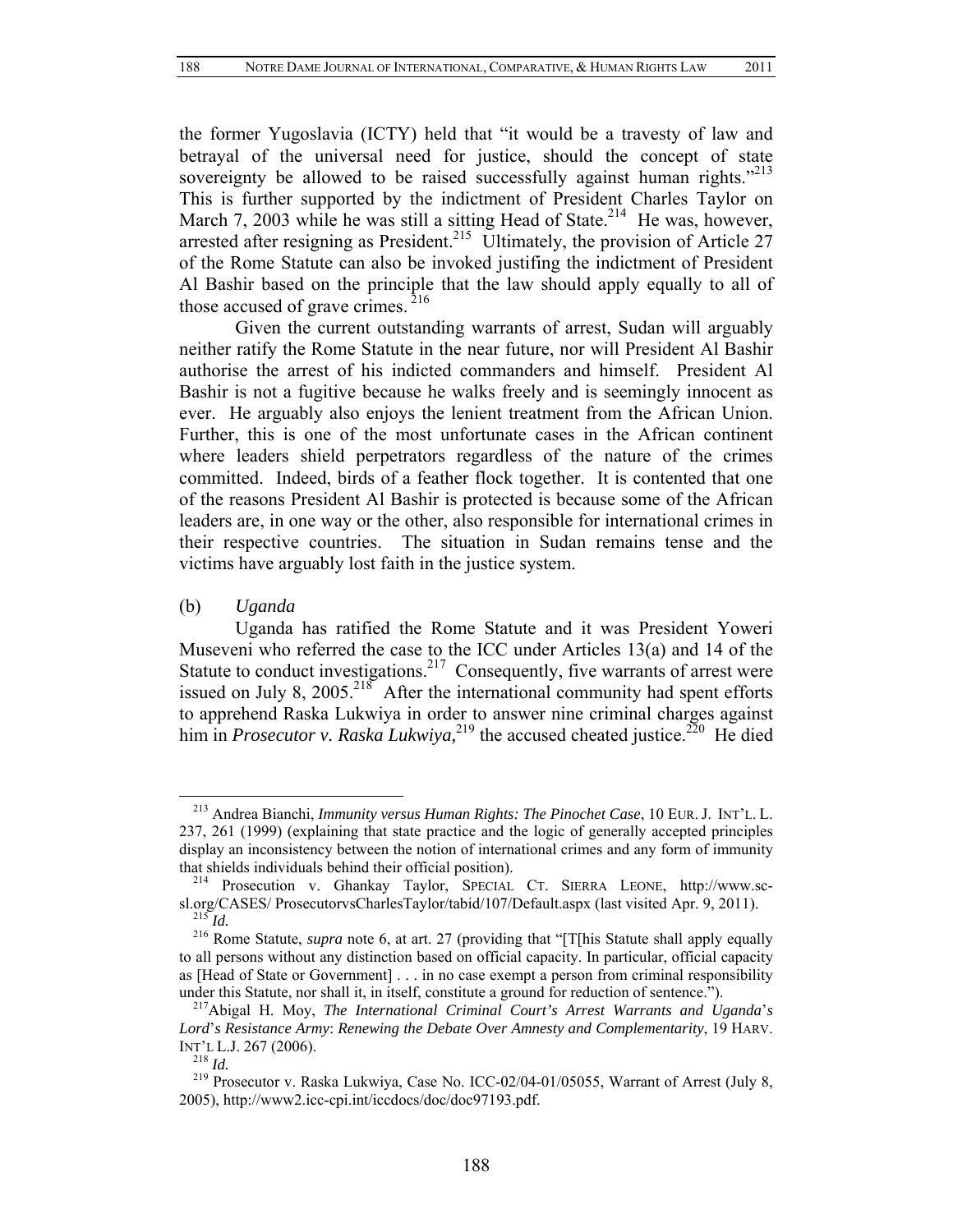whilst still at large thus escaping counts of war crimes and crimes against humanity.<sup>221</sup> It is sad that someone who allegedly attacked civilians at the refugee camps died without accounting for his evil deeds. His death has denied the people of Uganda justice and truth on why their loved ones wer*e*  killed. In *Prosecutor v. Joseph Kony, Vincent Otti, Okot Odhiambo and Dominic Ongwen*, 222 the accused are charged for war crimes (pillaging at a redacted IDP camp) and all remain at large since 2005.

(c) *DRC* 

In *Prosecutor v. Bosco Ntaganda* the accused is charged for war crimes (recruitment of child soldiers under the age of fifteen).<sup>223</sup> He is still on the run from the long arm of the law since August  $2006.<sup>224</sup>$  Overall, there are seven pending warrants issued during the 2005, 2006, 2007 and 2009 periods.<sup>225</sup>

The principle of equality before the law set forth in Article 27 of the Rome Statute has arguably been compromised in the DRC and Uganda in the following respect: the Presidents, both in the DRC and Uganda, referred the cases to the ICC prosecutor to conduct investigations against rebel leaders, warlords and opposition leaders in the order of their ranking. The aforesaid referrals should have been approached with utmost caution. They trigger important questions. What about both presidents' forces who have also committed atrocities? Who is the senior commander of the army forces? Why are the governments' forces not being investigated including the Heads of States? For example, towards the end of September 2009, "two thousand civilians were slaughtered and over seven thousand women and girls were raped by both rebels and government forces" in the North and East of Congo.226 In Uganda, President Yoweri Museveni has on various occasions

 220 Cf. Stephanos Bibas & William Burke-White,*, International Idealism Meets Domestic-Criminal Procedure Realism*, 59 DUKE L.J. 637, 639 (2010) (referring to Slobodan Milosevic's sudden death before facing war crimes verdict).<br><sup>221</sup> Prosecutor v. Kony, Case No. ICC-02/04-01/05, Decision to Terminate the Proceedings

Against Raska Lukwiya, ¶ 10 (July 10, 2007), http://www.icccpi.int/iccdocs/doc/doc297945.pdf. 222 *Situations and Cases*, INT'L CRIM. CT., *available at* http://www.icc-

cpi.int/Menus/ICC/Situations+ and+Cases/Situations/Situation+ICC+0204/ (last visited Apr. 23, 2011).<br><sup>223</sup> Prosecutor v. Bosco Ntaganda, Case No. ICC-01/04-02/06, Warrant of Arrest (Aug. 22,

<sup>2006),</sup> http://www.icc-cpi.int/iccdocs/doc/doc305330.pdf. 224 *Callixte Mbarushimana* arrested in France for crimes against humanity and war crimes

allegedly committed in the Kivus (Democratic Republic of the Condo), INT'L CRIM. CT., (Oct. 11, 2010), http://www.icc-

cpi.int/menus/icc/press%20and%20media/press%20releases/press%20releases%20 (2010)/pr581.<br><sup>225</sup> *See* Rep. of the Int'l Crim. Ct., supra note 4.<br><sup>226</sup> DEMOCRATIC REPUBLIC OF CONGO, HUM. RTS. WATCH (2010)

http://www.hrw.org/en/world-report-2010/democratic-republic-congo-drc.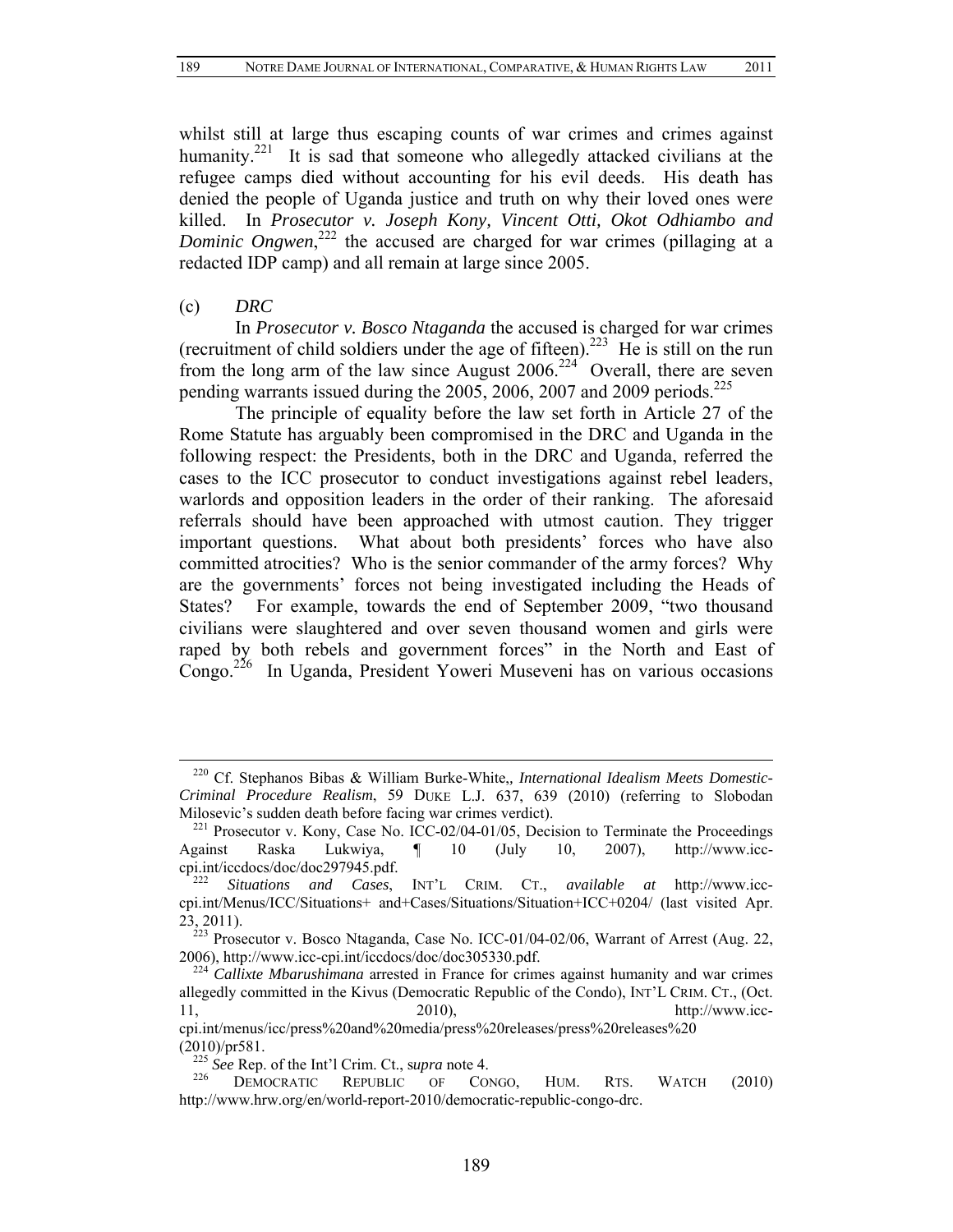ordered his security forces to "shoot and kill the civilians".<sup>227</sup> The troops are also implicated in the killing and torture of the civilians in the remote area of Karamoja as part of the "disarmament exercise."<sup>228</sup> These are serious crimes alleged to have been committed by government forces that purport to be on a peace keeping mission. It is thus submitted that this one-sided investigation and prosecution hugely impacts on the execution of the warrants of arrest. Further, it is contended that the heads of state are shielding their men from the ICC. Consequently, as long as it is clear that the law is targeting select individuals, it will be difficult to execute warrants of arrest and bring all perpetrators to justice regardless of their official capacities.

The situation in the DRC and Uganda illustrates a clear case for impunity of Heads of State, prosecution of selective "small fishes" and disregard of equality before the law. Accordingly, Presidents Joseph Kabila and Yoweri Museveni and their army officials should also be investigated under the doctrine of command responsibility.<sup>229</sup>

The Sudanese situation truly reflects the objectives of the ICC because the warrants of arrest have been issued against everyone who is suspected of committing heinous crimes regardless of their office or rebel or political affiliation. The suspects are still at large and changing their hiding places in search of "save heavens [sic]."<sup>230</sup> The Ugandan Lord's Resistance Army (LRA) is said to be heavily recruiting soldiers in remote areas of central Africa.<sup>231</sup>

## **PART II: CASES BEFORE THE COURT**

There are currently four cases before the ICC referred by state parties to the Rome Statute. However, the proceedings have experienced delays because all of the accused are doing everything possible to prove their alleged innocence.

## *(a) DRC*

In *Prosecutor v. Thomas Lubanga Dyilo (Lubango* case*),* Mr. Lubango a Congolese national, is charged for war crimes that include enlisting children

 <sup>227</sup> *Yoweri Museveni Orders Guards to Shoot and Kill Youth*, FREE UGANDA, Mar. 17, 2010, http://freeuganda.wordpress.com/2010/03/17/ugandayoweri-museveni-orders-guards-to-shoot-

<sup>&</sup>lt;sup>228</sup> *Uganda Army Accused of Karamoja Torture Abuses*, BBC NEWS AFRICA, Aug. 17, 2010, http://www.bbc.co.uk/news/world-africa-10996764.<br><sup>229</sup> The command responsibility refers to a person (usually a military leader) who possesses

command authority. This leader may also be criminally responsible for crimes committed by his subordinates if he or she fails to prevent the crimes despite having had knowledge that his subordinates were about to commit such crimes.<br><sup>230</sup> Statement by ICC Prosecutor Luis Moreno-Ocampo to the International Criminal Court

<sup>(</sup>May 31, 2010), *available at* http://www.icccpi.int/iccdocs/asp\_docs/RC2010/Statements/ICC-RC-statements-LuisMorenoOcampo-

ENG.pdf. 231 *Uganda LRA Rebels* '*on Massive Forced Recruitment Drive*', BBC NEWS AFRICA. Aug. 12, 2010, http://www.bbc.co.uk/news/world-africa-10947791.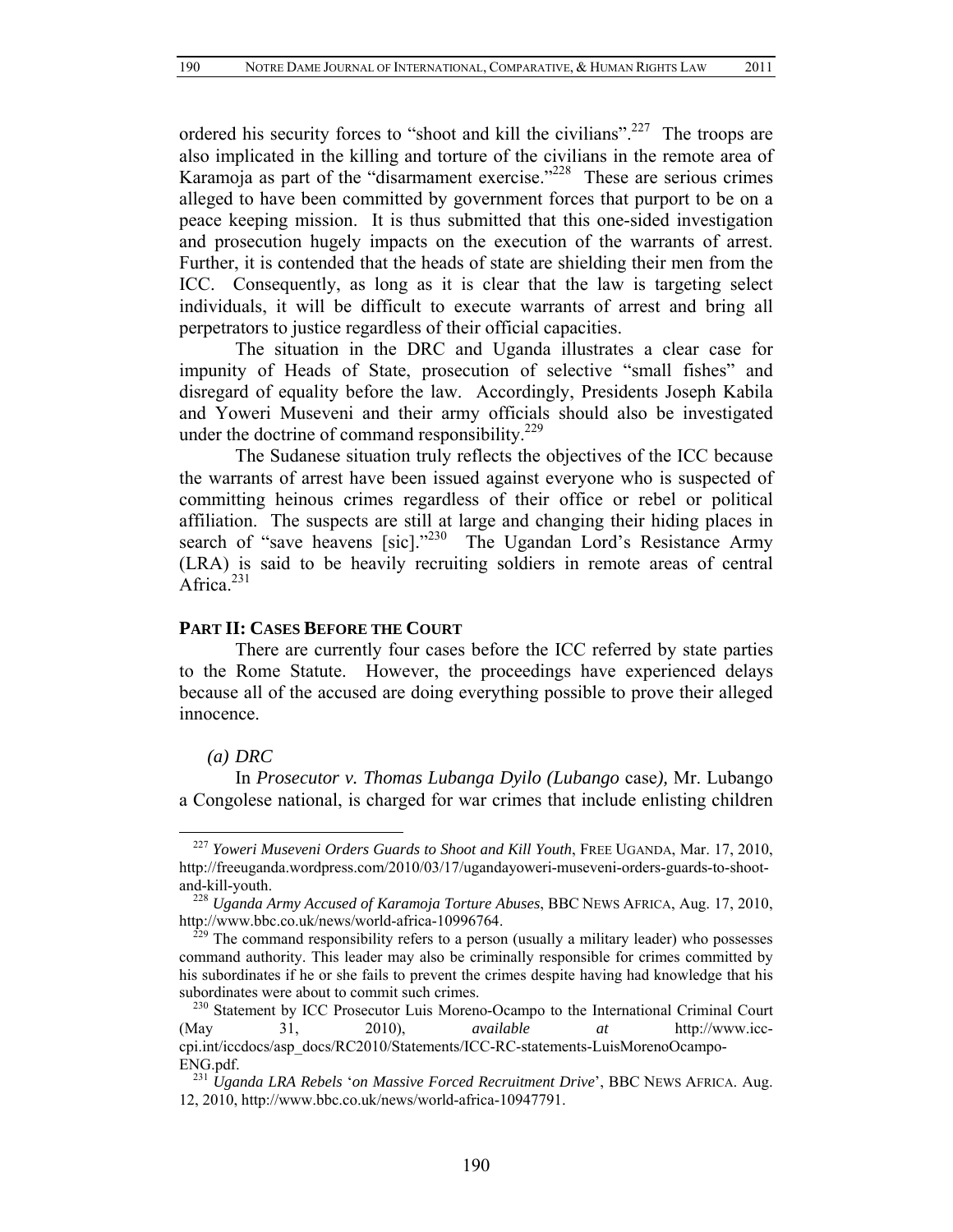under the age of fifteen and using them to actively participate in hostilities.<sup>232</sup> He is alleged to be the founder and president of the *Unions patriots congolais* (UPC) and Commander in Chief of its military wing, the Forces patriotiques pour la liberation du *Congo* (FPLC).233 Mr. Lubanga is allegedly responsible as a co-perpetrator of the aforesaid crimes.<sup>234</sup> The case experienced numerous delays because of Mr Lubanga's challenge that a fair trial was not possible because the prosecution did not disclose certain evidence to his defence and the court.<sup>235</sup> The trial chamber I upheld his challenge and stayed the proceedings in June 2008.<sup>236</sup> After being operational for seven years without a single trial, January 26, 2009 marked the start of the first ever trial before the  $\text{ICC.}^{237}$  The prosecution presented its evidence from January until July 14, 2009.238 It tendered 199 items of evidence and thirty witnesses testified before the court.<sup>239</sup> The defence started its case in October 2009.<sup>240</sup> The case started three years after Mr Lubanga's arrest in March  $2006$ <sup>241</sup> The commencement of the first trial is arguably a huge step towards the creation of the court's jurisprudence.

In *Prosecutor v. Germain Katanga and Mathieu Ngudjolo Chui*<sup>242</sup> the accused allegedly jointly committed war crimes and crimes against humanity which include sexual slavery, rape and attack of civilians, murder and destruction of the enemy's property through other persons, within the meaning of Article 23,  $3(a)^{243}$  of the Rome Statute.<sup>244</sup> The pre-trial chamber confirmed

 232 Prosecutor v. Lubanga Dyilo, Case No. ICC-01/04-01/06, Summary, http://www.icccpi.int/Menus/ICC/Situations+and+Cases/Situations/Situation+ICC+0104/Related+Cases/ICC

<sup>+0104+0106/</sup>Democratic+Republic+of+the+Congo.htm (last visited Apr. 10, 2011).<br><sup>233</sup> *Id.*<br><sup>234</sup> *Id.* <sup>235</sup> Prosecutor v. Thomas Lubanga Dyilo, Case. No. ICC-01/04-01/06, ¶¶ 23, 47, and 54, Decision on the consequences of non-disclosure of exculpatory materials covered by Article  $54(3)(e)$  agreements and the application to stay the prosecution of the accused, together with certain other issues raised at the Status Conference on June 10, 2008 (Jun. 13, 2008), http://www.icc-cpi.int/Menus/ICC/Situations

<sup>+</sup>and+Cases/Situations/Situation+ICC+0104/Related+Cases/ICC+0104+0106/Court+Records/ Chambers/Pre+Trial+Chamber+I/.<br><sup>236</sup> *Id.* at ¶ 95.<br><sup>237</sup> Prosecutor v. Lubanga Dyilo, Case No. ICC-01/04-01/06, Summary, http://www.icc-

cpi.int/menus

<sup>/</sup>icc/situations%20and%20cases/situations/situation%20icc%200104/related%20cases/icc%200 104%200106/democratic%20republic%20of%20the%20congo (last visited Apr. 10, 2011).<br><sup>238</sup> Rep. of the ICC to the UN for 2008/09, *supra* note 4, at 6.<br><sup>239</sup> Id.<br><sup>241</sup> Prosecutor v. Lubanga Dyilo, supra note 64.<br><sup>242</sup> Prosec

Summary, http://www.icc-

cpi.int/menus/icc/situations%20and%20cases/situations/situation%20icc%200104 /related%20cases/icc%200104%200107/democratic%20republic%20of%20the%20congo (last visited Apr. 18, 2011).<br><sup>243</sup> Rome Statute Art. 25, 3(a) (providing that "[I]n accordance with this Statute, a person

shall be criminally responsible and liable for punishment for a crime within the jurisdiction of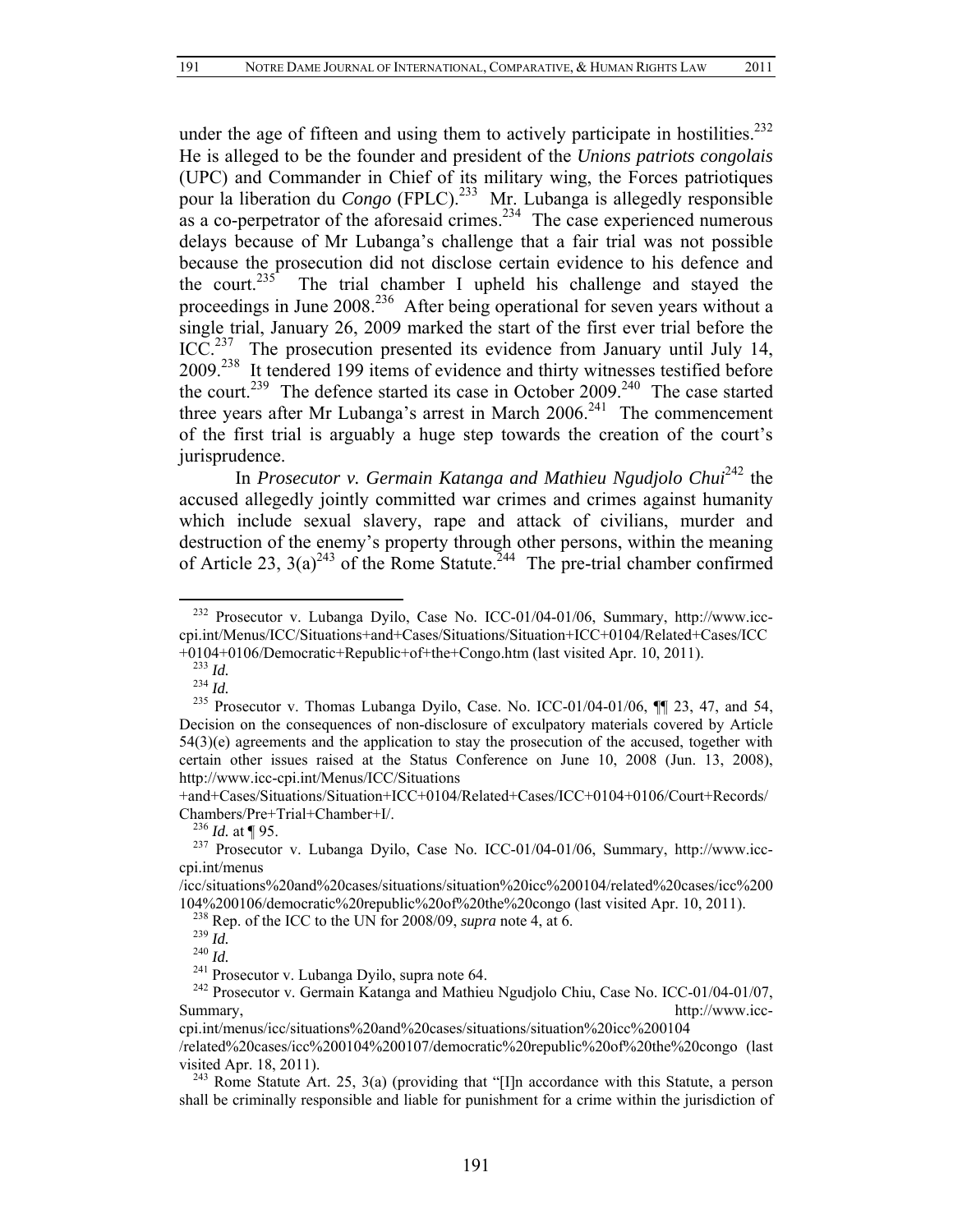the charges on September 26, 2008 the ICC and the parties commenced preparations for the trial.<sup>245</sup> This includes the disclosure of evidence, and the protection of witnesses and information. Mr. Katanga challenged the admissibility of the case against him on the basis that he was already prosecuted for similar offences in his country.246 The court held a public hearing on the challenge and all the parties to the case participated.<sup>247</sup> His contention was dismissed on the basis that there was no case opened against him in the DRC.<sup>248</sup> He appealed the decision.<sup>249</sup> Mr. Katanga was turned over to the ICC on October 17, 2007 and Mr. Chui on February 6, 2008.<sup>250</sup> Their trials commenced on November 24, 2009.<sup>251</sup>

#### *(b) Central African Republic*

In *Prosecutor v. Jean-Pierre Bemba Gombo* the accused was arrested on May 24, 2008 and charged as a co-perpetrator of war crimes (murder, torture, rape and pillage) and crimes against humanity (murder and rape).<sup>252</sup> The pre-trial chamber II started a hearing to confirm the charges on January 12, 2009 but the matter was adjourned.<sup>253</sup> The chamber asked the prosecutor to consider amending the charges on the basis that the facts of the case were more likely to establish a different form of criminal responsibility (command responsibility).<sup>254</sup> It confirmed the charges on June 15, 2009 but declined to confirm torture as a war crime.<sup>255</sup> The prosecutor appealed the chamber's unfavourable ruling on June 22, 2009. Mr. Gombo's trial commenced eight months later. $256$ 

*(c) Sudan* 

<u> 1989 - Andrea San Andrew Maria (h. 1989).</u><br>1900 - Johann British, fransk politik (h. 1980).

the Court if that person: (a) Commits such a crime, whether as an individual, jointly with another or through another person, regardless of whether that other person is criminally responsible"). 244 *Id.* at Art. 23 (providing that "a person convicted by the Court may be punished only in

accordance with this Statute").<br>
<sup>245</sup> Rep. of the Int'l Crim. Ct. to the UN for 2008/09, *supra* note 4, at 7.<br>
<sup>246</sup> *Id.*<br>
<sup>247</sup> *Id.*<br>
<sup>249</sup> *Id.*<br>
<sup>250</sup> Prosecutor v. Germain Katanga and Mathieu Ngudjolo Chiu, *supra* 

http://www.icc-

cpi.int/Menus/ICC/Situations+and+Cases/Situations/Situation+ICC+0105/Related+Cases/ICC +0105+0108/Case+The+Prosecutor+v+Jean-Pierre+Bemba+Gombo.htm (last visited Apr. 23, 2011).<br><sup>253</sup> Rep. of the Int'l Crim. Ct. to the UN for 2008/09, *supra* note 4, at 7.<br><sup>254</sup> *Id.*<br><sup>255</sup> Prosecutor v. Jean-Pierre Bemba Gombo, Case No. ICC-01/05-01/08, Decision Pursuant

to Article 61(7)(a) and (b) of the Rome Statute on the Charges of the Prosecutor Against Jean-Pierre Bemba Gombo, http://www.icc-cpi.int/iccdocs/doc/doc699541.pdf. 256 Rep. of the ICC to the UN for 2008/09, *supra* note 4, at 8.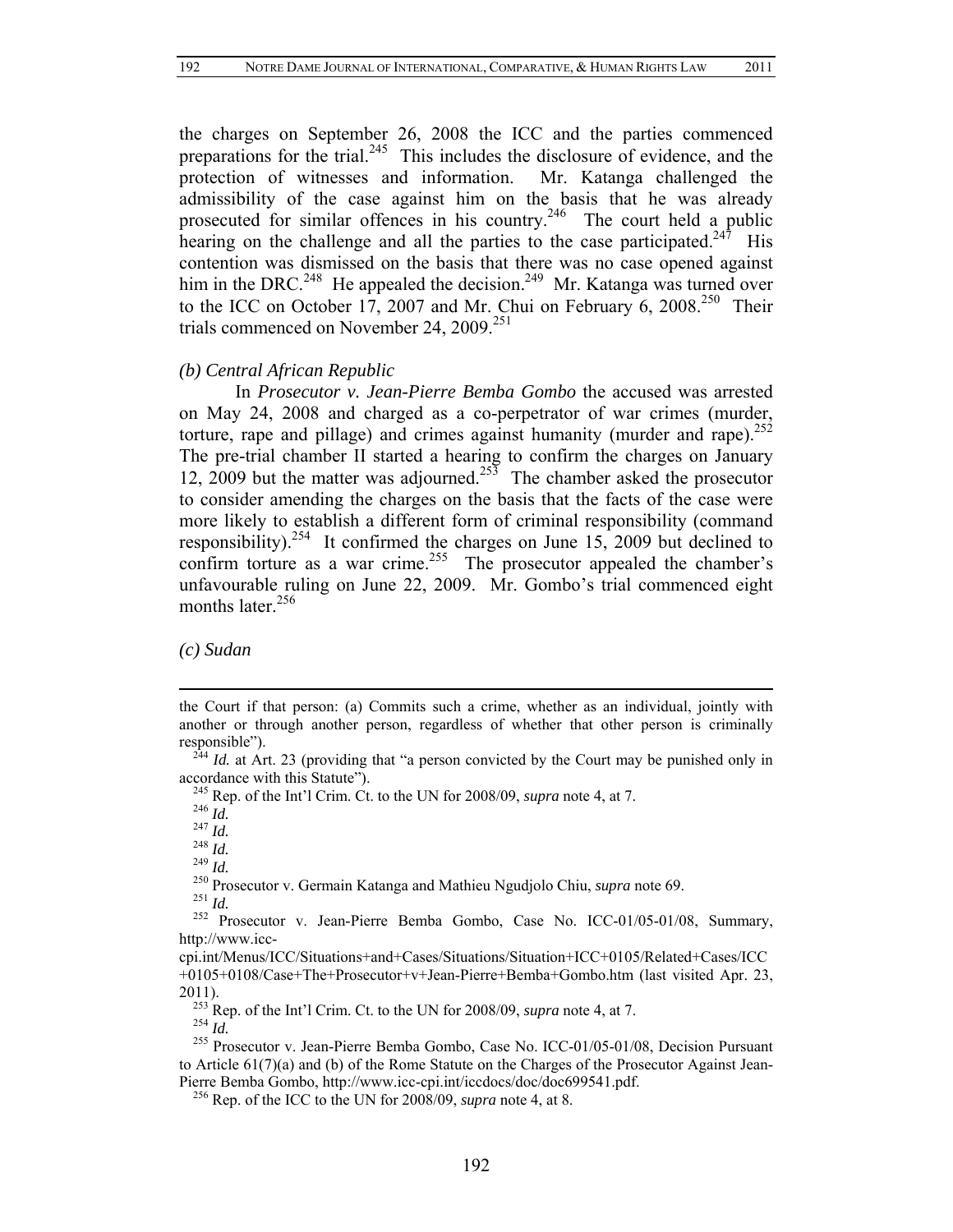In *Prosecutor v. Bahr Idriss Abu Garda* the accused was summoned on May 17, 2009 to appear before the ICC for allegations that he is responsible as a rebel commander for crimes committed against AU Peace-keepers in Haskanita, Darfur.<sup>257</sup> His first appearance was on May 18, 2009.<sup>258</sup> The hearing for confirmation of charges took place on October 19, 2009.<sup>259</sup> The ICC has declined to confirm the charges against the accused and subsequent appeals by the prosecutor have also been unsuccessful.<sup>260</sup>

A general view has emerged within the international community that war crime tribunals have been "too slow to investigate, charge and prosecute" offenders. $^{261}$  In Alex Whiting's words:

Delays in bringing perpetrators to justice can diminish the deterrent value of such prosecutions, undermine the quality of the evidence in the case, allow perpetrators to continue living in impunity and continue committing crimes, discourage and marginalize the victims, and lead to a squandering of the world's interests and attention which will, in time, be diverted to other crises. $262$ 

Indeed, the fact that there have been no convictions since the ICC's conception seven years ago, coupled with the delays in the commencement of trials, may appear unsatisfactory. However, these delays should be looked at objectively by taking into account all the factors that sometimes affect a trial rather than simply advocating for speeding up trials. Ignoring essential rights such as due process and the right to challenge evidence and procedural issues can potentially compromise the credibility of the proceedings. For example, Saddam Hussein's rushed trial and execution for crimes against humanity was labeled as being "flawed and unsound."<sup>263</sup> Further, the protection of all parties to a trial has to be guaranteed, including witnesses and victims, to preempt a situation such as that in Iraq where three defense attorneys were assassinated in Saddam's case.264 This is a clear example of a sham proceeding. The *Lubanga* case was delayed, *inter alia*, because the prosecutor failed to disclose certain evidence to the defense. The ICTY in *Prosecutor v. Aleksovski* articulated that "both parties must be given equal opportunity in relation to the evidence

 257 Prosecutor v. Bahr Idriss Abu Garda, Case No. ICC-02/05/02/09, Summary, http://www.icc-

cpi.int/Menus/ICC/Situations+and+Cases/Situations/Situation+ICC+0205/Related+Cases/ICC 02050209/ICC02050209.htm (last visited Apr. 23, 2011).<br>
<sup>258</sup> *Id.*<br>
<sup>259</sup> *Id.*<br>
<sup>260</sup> *Id.*<br>
<sup>261</sup> Whiting, *supra* note 27, at 323.<br>
<sup>262</sup> *Id.* at 326.<br>
<sup>262</sup> *Id.* at 326.<br>
<sup>262</sup> See generally, *Saddam trial 'flawed* 

*at* http://news.bbc.co.uk/2/hi/middle\_east/6163938.stm.

<sup>264</sup> *Supra*, at ¶ 18-24.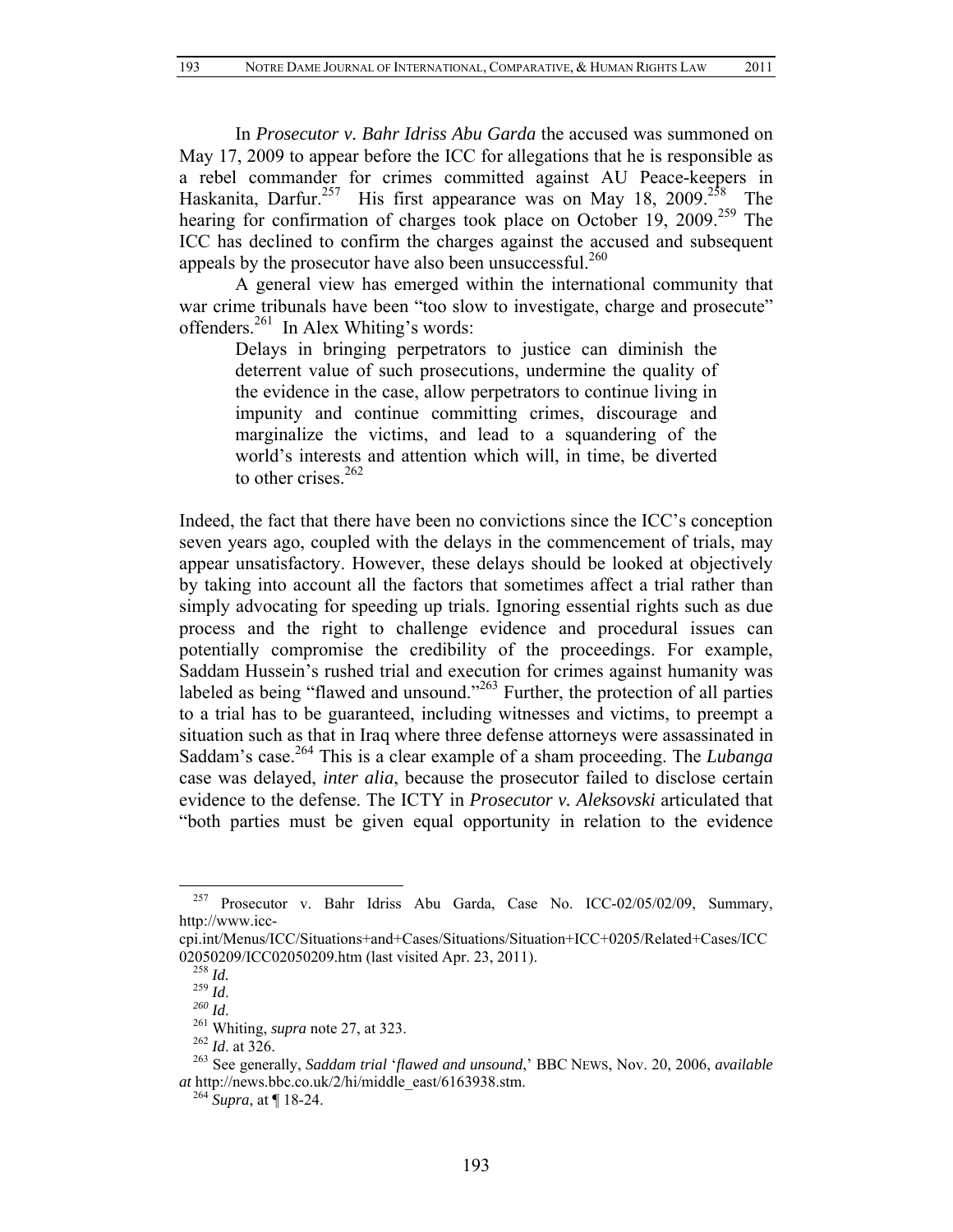tendered by the other."265 Accordingly, the accused person in the *Lubanga* case had a right to challenge the proceedings in order to vindicate his fair trial rights. It is thus submitted that the delays, such as the one in the *Lubanga* case, are unavoidable in a system that is cognisant of, *inter alia*, fair trial rights and the legitimacy of the proceedings.

Other problems or inescapable delays can also be caused by the gravity and complexity of the war crimes themselves.<sup>266</sup> Prosecution of war crimes is also a "project in its infancy."267 This view does not suggest that all delays are unavoidable or unreasonable. Therefore, there is a need to treat each case based on its facts and merits. According to Alex Whiting, "in war crimes cases, delay can be essential for allowing the truth to emerge . . . [and thus] the goal should be to determine whether justice requires expediency, some degree of delay or the balance of the two."<sup>268</sup> This view is supported because these crimes often occur in times of conflict and in most cases criminal justice is often non-existent and/or not independent after the war. Further, even after the war, it is difficult to conduct quick investigations where perpetrators (i.e., the Sudanese conflict) are still in power. For example, investigators have struggled to gain access in Sudan and they have relied on witnesses who are outside of the country.<sup>269</sup> It is also difficult to prove mass crimes when "the very existence of the crimes is denied by the accused and establishing the link between the crimes and perpetrators can be an enormous undertaking," largely because the accused, in a high-level positions, are generally not direct participants in the crimes.<sup>270</sup> This is the position taken by the accused persons before the ICC. They have all entered a plea of not guilty and claim that they are innocent.

Though the prosecution usually begins by trying small fish, the ultimate goal of war crimes prosecutors is to "bring to justice the highest-level commanders responsible for the commission of the crimes."<sup>271</sup>

The ICC's one-sided focus on the African continent is troubling and is a grave concern for the credibility and independence of the court. The ICC's focus on Africa has been dubbed as "pursuing its own brand of justice." $272$  As discussed earlier, regardless of referrals from the state parties, the ICC should have foreseen the dangers of indicting African leaders given the historical

<sup>&</sup>lt;sup>265</sup> Prosecutor v. Aleksovski, Case No. IT-95-14/1, Decision on Prosecutor's Appeal on Admissibility of Evidence, ¶ 24-26, (Int'l Crim. Trib. for the Former Yugoslavia (Feb. 16,

<sup>1999),</sup> available at http://www.icty.org/x/cases/aleksovski/acdec/en/90216EV36313.htm#26.<br><sup>266</sup> Whiting, *supra* note 27, at 326.<br><sup>267</sup> Id. at 326.<br><sup>267</sup> Id. at 324.<br><sup>269</sup> Id. at 324.<br><sup>270</sup> Id. at 329.<br><sup>271</sup> Id. at 337.<br><sup>2</sup> *International Justice in Continent*?, ¶ 2, ALLAFRICA.COM (May 27, 2010), *available at* http://allafrica.com/stories/201005271324.html.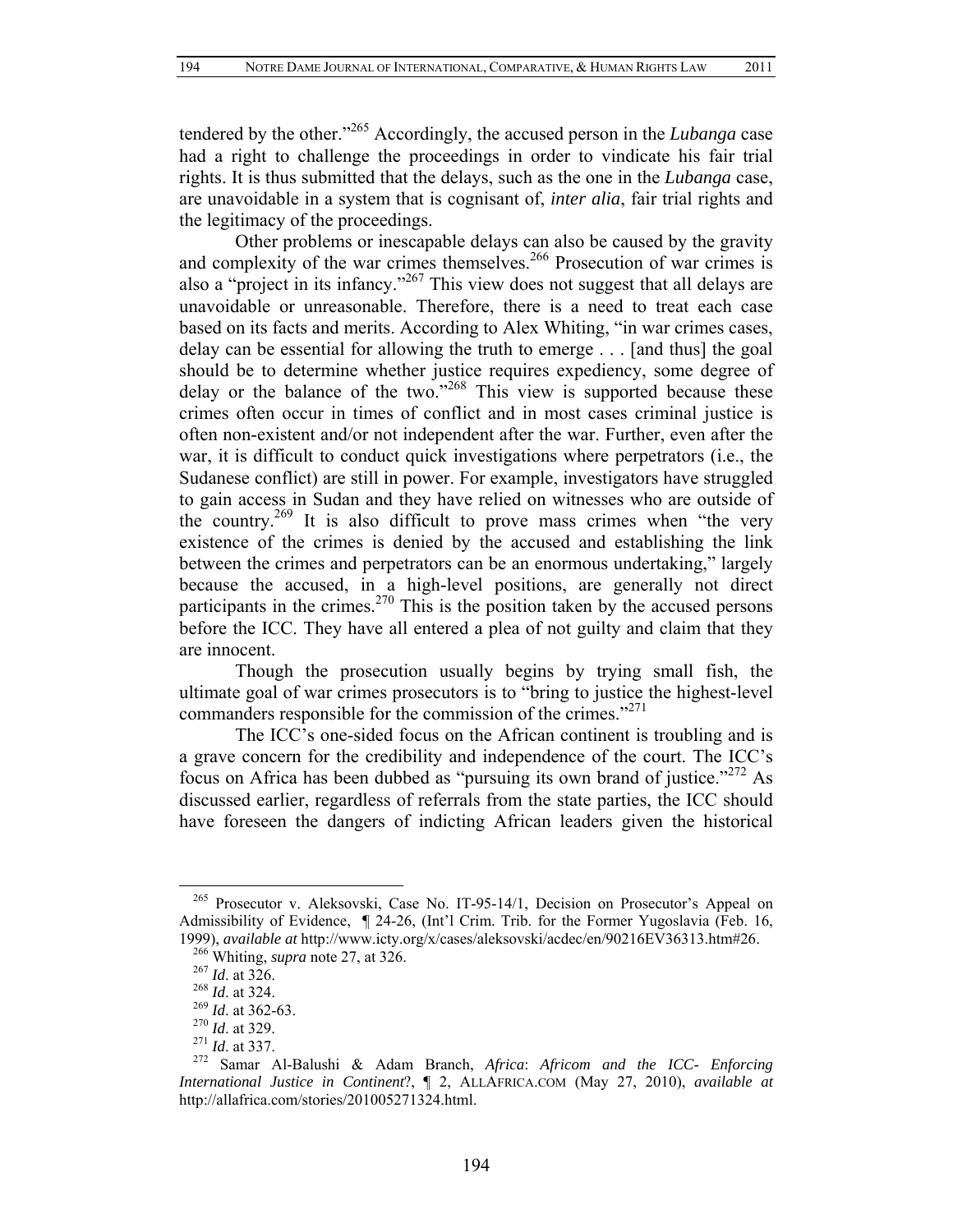political clouds that have surrounded previous international criminal tribunals.273 Accordingly, the ICC has tarnished its own legitimacy.

In light of the above, the international community's expectations should be realistic and not demand quick action in isolation of the unavoidable circumstances of each case nor disregard that the accused person also has the right to a fair trial including the presumption of innocence until proven guilty. Further, justice should not be measured by the number of convictions but by the legitimacy of the proceedings from investigation until sentencing. The court is functioning, investigations are underway and three trials have commenced.

#### **PART III: COOPERATION OF STATE PARTIES WITH THE ICC**

Expressing the difficulties associated with executing arrest warrants, then judge of the ICTY McDonald opined that, "[w]hen we issue an arrest warrant, it's just disregarded."<sup>274</sup> This indicates that an international court is largely dependant on state cooperation. The ICTY had then handed down seventy-seven indictments but only ten suspects were in custody.<sup>275</sup>

The ICC has no police force, *inter alia*, to execute warrants of arrest issued by it. $276$  This is a clear illustration that the efficiency of the ICC is largely dependent on state cooperation and the international community. It is inconceivable that the prosecutor of the court would enter a sovereign state without approval from said country to conduct his investigations. Speaking for the ITCR and ICTY, Dagmar Stroh said that "the courts were fully functional after overcoming several initial problems [sic]" but highlighted that cooperation of states remains an "indispensable requirement for efficient proceedings."277 Indeed, the ICC's work depends primarily on the support of member states and non-state parties (when requested by the Security Council or the ICC) to function expeditiously.<sup>278</sup> The obligations to cooperate with the court are listed in various provisions of the Rome Statute including Article 86 that in part provides:

> States Parties shall, in accordance with the provisions of this Statute, cooperate fully with the Court in its investigation and prosecution of crimes within the jurisdiction of the Court<sup> $279$ </sup>.

<sup>&</sup>lt;sup>273</sup> STEVEN C. ROACH, POLITICIZING THE INTERNATIONAL CRIMINAL COURT: THE CONVERGENCE OF POLITICS, ETHICS, AND LAW, 6 (Rowman & Littlefield Pub., INC, 2006). 274 Young Sok Kim, *The Cooperation of State to Establish an Effective Permanent* 

*International Criminal Court*, 6 J. INT'L. L. & PRAC. 157, 160 (1997). 275 *Id*. at 158. 276 Hans-Peter Kaul, *The International Criminal Court*: *Current Challenges and* 

*Perspectives*, 6 WASH. U. GLOBAL STUD. L. REV. 575, 578 (2007). 277 Dagmar Stroh, *State Cooperation with the International Criminal Tribunals for the* 

*Former Yugoslavia and for Rwanda*, 6 MAX PLANK INST. COMP. PUB. LAW 249, 249 (2001). 278 *See generally*, Jacob Katz Cogan, *International Criminal Courts and Fair Trials:* 

*Difficulties and Prospects*, 27 YALE J. INT'L L. 111 (2002).<br><sup>279</sup> International Cooperation and Judicial Assistance Act (Art. 86), emphasis added.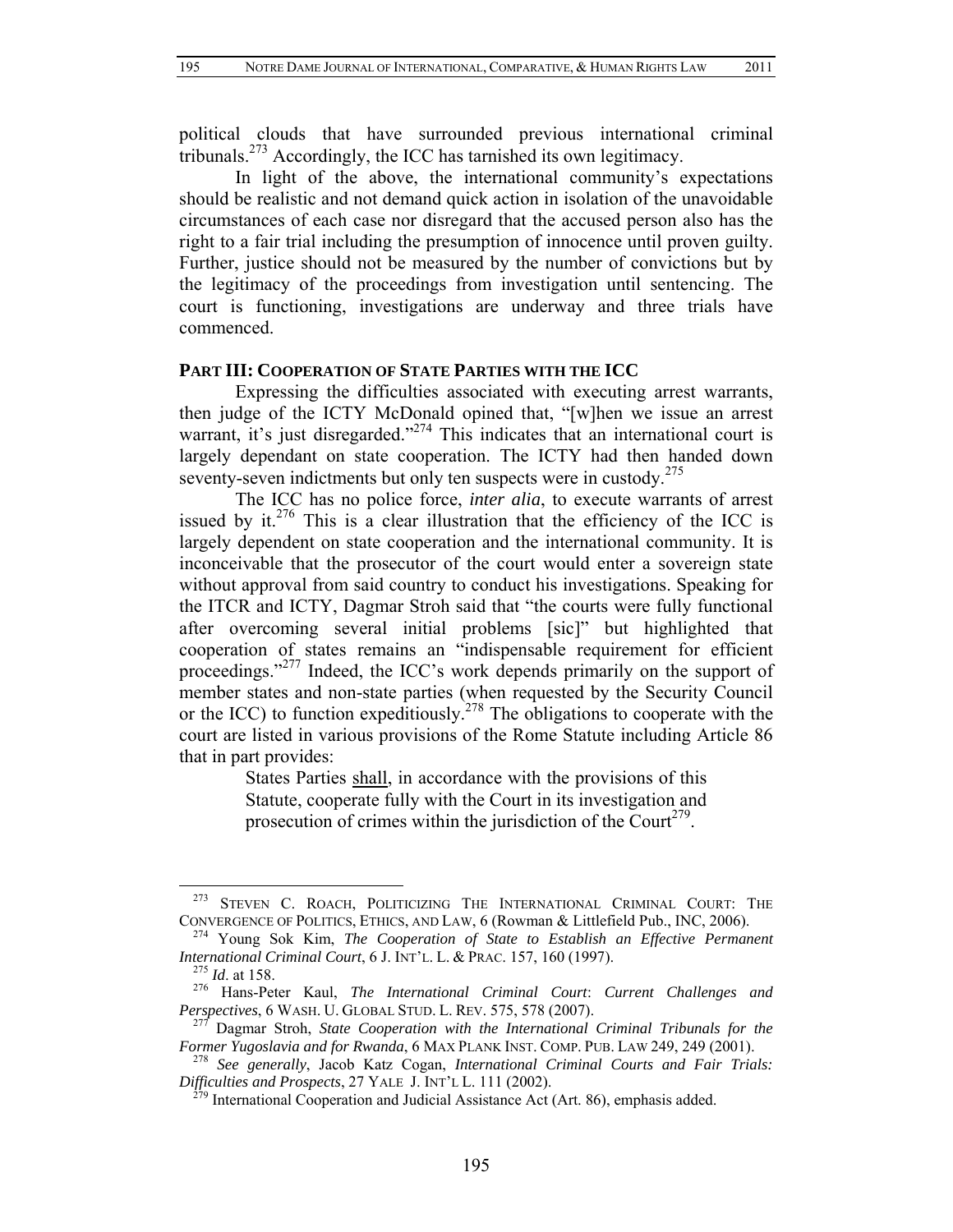In light of the binding nature of the aforesaid provision, state parties are obliged to assist the ICC with any support that it has sought. Cooperation with the ICC includes provisional arrest, and the identification of the whereabouts of the suspects.<sup>280</sup> It is unfortunate that the AU has urged its members (who are also parties to the Rome Statute) not to cooperate with the court in executing warrants of arrest and surrendering of President Al Bashir.<sup>281</sup> Consequently, the court is unable to apprehend the Sudanese and other suspects in the African region. It is thus evident that without the members states support, the ICC would be toothless.

## *Security Council referrals affect the ICC*

The Security Council bears the primary responsibility for maintaining international peace and stability.282 It has discretionary powers under Chapter VII to, *inter alia*, determine the existence of threat to any peace,<sup>283</sup> and decide what measures to take without use of force in order to implement its decisions and making referrals to the ICC.<sup>284</sup>

The Security Council's referrals are arguably problematic because a state that has not ratified the Rome Statute is able to participate and vote in the Security Council's meetings regarding a matter that is to be referred to the ICC. The Security Council, pursuant to Chapter VII provisions of the UN Charter referred the case of Sudan to the ICC in 2005 and "urged all member States and non-member States to the Rome Statute to cooperate fully" with the court.<sup>285</sup> Support has not been forthcoming. Despite several difficulties that the prosecutor of the ICC has brought to the attention of the Security Council about having no access to Sudan, the Security Council has not engaged any approach that has resulted in the arrest of the suspects.<sup>286</sup>

The Security Council has so far only made referrals to the ICC but has never taken any tough follow-up steps to enforce compliance with the ICC.<sup>287</sup> There is arguably less progress on cases (with the exception of Lubanga case which is on trial) referred to the ICC by the Security Council. Elizabeth Minogue suggests that the Security Council "could invoke its Chapter VII authority to order forces to cooperate with and assist an international court in any way possible" such as ordering the forces deployed in Sudan to search for

 <sup>280</sup> *Id*. at Art. 92 & 93. 281 *African Union in Rift with Court*, BBC NEWS AFRICA, July 3, 2009, *available at* http://news.bbc.co.uk/2/hi/8133925.stm.<br><sup>282</sup> U.N. Charter art. 24(1) para. 1.<br><sup>283</sup> *Id.* at Art. 41.<br><sup>284</sup> *Id.* at Art. 41.<br><sup>285</sup> Press Release, Security Council, Security Council Refers Situation in Darfur, Sudan, To

Prosecutor of International Criminal Court, U.N. Press Release SC/8551 (Mar. 31, 2005),

*available at* http://www.un.org/News/Press/docs/2005/sc8351.doc.htm. 286 *See generally* Elizabeth C. Minogue, *Increasing the Effectiveness of the Security Council's Chapter VII Authority in the Current Situations before the International Criminal Court*, 61 VAND. L. REV. 674 (2008). *287 Id*. at 656.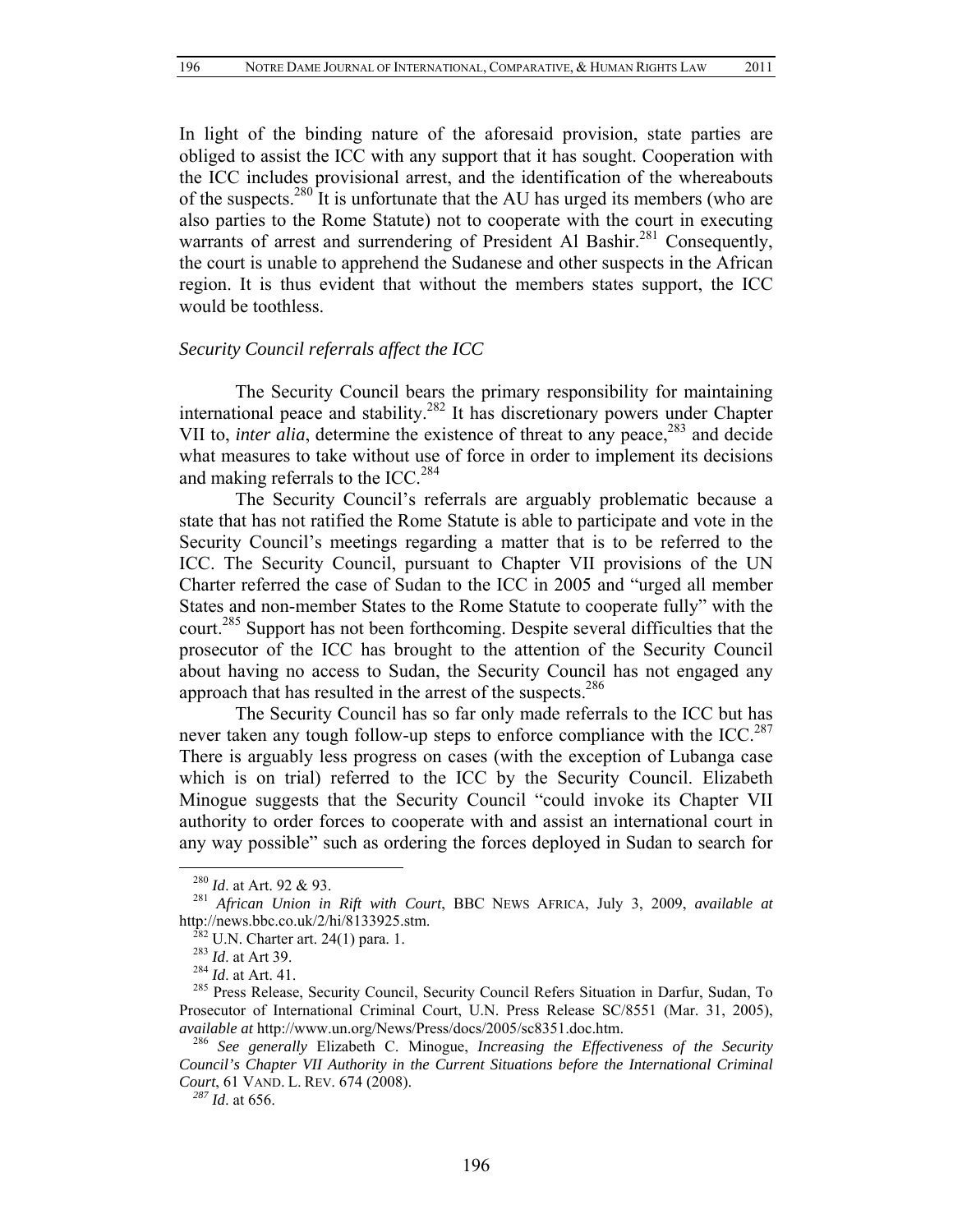indictees or aid the prosecutor with his investigations."288 This proposition is only supported to the extent that the Security Council should further attempt to enforce compliance with the ICC's requests for international support. This could be in a form of diplomatic isolations with any state that refuses to arrest and surrender suspects to the ICC. The proposition that deployed forces should assist with carrying out investigations is not supported. Soldiers are generally not experts on carrying out investigations. The nature of the crimes allegedly committed requires skill. Lack or absence of expertise may negatively affect the gathering of evidence. Conducting investigations might be a too heavy a burden on deployed forces that are expected to bring stability.

# *AU and the ICC*

There have been mixed reactions regarding the ICC and its intervention in Africa, it has been labelled as a "tool of imperialists pursuing its own brand of justice at the cost of enflaming war and disregarding the interests of victims."<sup>289</sup> This presumably suggests that the ICC is a foreign Court that was created for only prosecuting Africa. The AU has publicly urged its members not to cooperate with the ICC's regarding the arrest of President Al Bashir, in Sudan.<sup>290</sup> The basis for such attacks on the ICC and refusal to cooperate with it need to be assessed. There is no doubt that atrocities are being committed in the Africa. The attacks thus should not be on the ICC's involvement in Africa, but rather to encourage it to expand its scope of focus beyond Africa and to other regions where atrocities are also committed.

International case law<sup>291</sup> has confirmed that genocide and crimes against humanity are violations of *jus cogens* norms – "overriding norms" that prevail over any other norms.292 These norms also entail *erga omnes* duties of states that are obligations not only owed to victims but to all states and the international community as well.<sup>293</sup> Accordingly, all states have a clear

 <sup>288</sup> *Id*. at 659. 289 *See* Samar Al-Balushi & Adam Branch, *Africa*: *Africom and the ICC* - *Enforcing International Justice in Continent*?, ALLAFRICA.COM, May 27, 2010, *available at*

http://allafrica.com/stories/201005271324.html.<br><sup>290</sup>Assembly/AU/Dec.296(XV) ¶ 5, July 27, 2010, *available at*<br>http://www.dirco.gov.za/diaspora/docs/audecision/summitJul2010Decisions.pdf.

<sup>&</sup>lt;sup>291</sup> Prosecutor v. Anto Furundzija, Case No.IT-95-17/1-T, Appeal Judgment, ¶153, Dec. 10,1998, where the court said that a norm against torture is *jus cogens* "because of the importance of the values it protects . . . ."<br><sup>292</sup> Vienna Convention on the Law of Treaties Art. 53, May 23, 1969, 1155 U.N.T.S. 331. A

*jus cogens* norm is a "... peremptory norm of general international law [that is] accepted and recognized by the international community of Sates as a whole as a norm from which no derogation is permitted and which can be modified only by a subsequent norm of general international law having character."<br><sup>293</sup> Prosecutor v. Anto Furundzija, Case No.IT-95-17/1-T, Appeal Judgement, Dec. 10, 1998

at ¶15; the court said ". . . the prohibition of torture imposes upon States obligations . . . *erga omnes*, that is, obligations owed towards all the other members of the international community, each of which then has a correlative right. In addition, the violation of such an obligation simultaneously constitutes a breach of the correlative right of all members of the international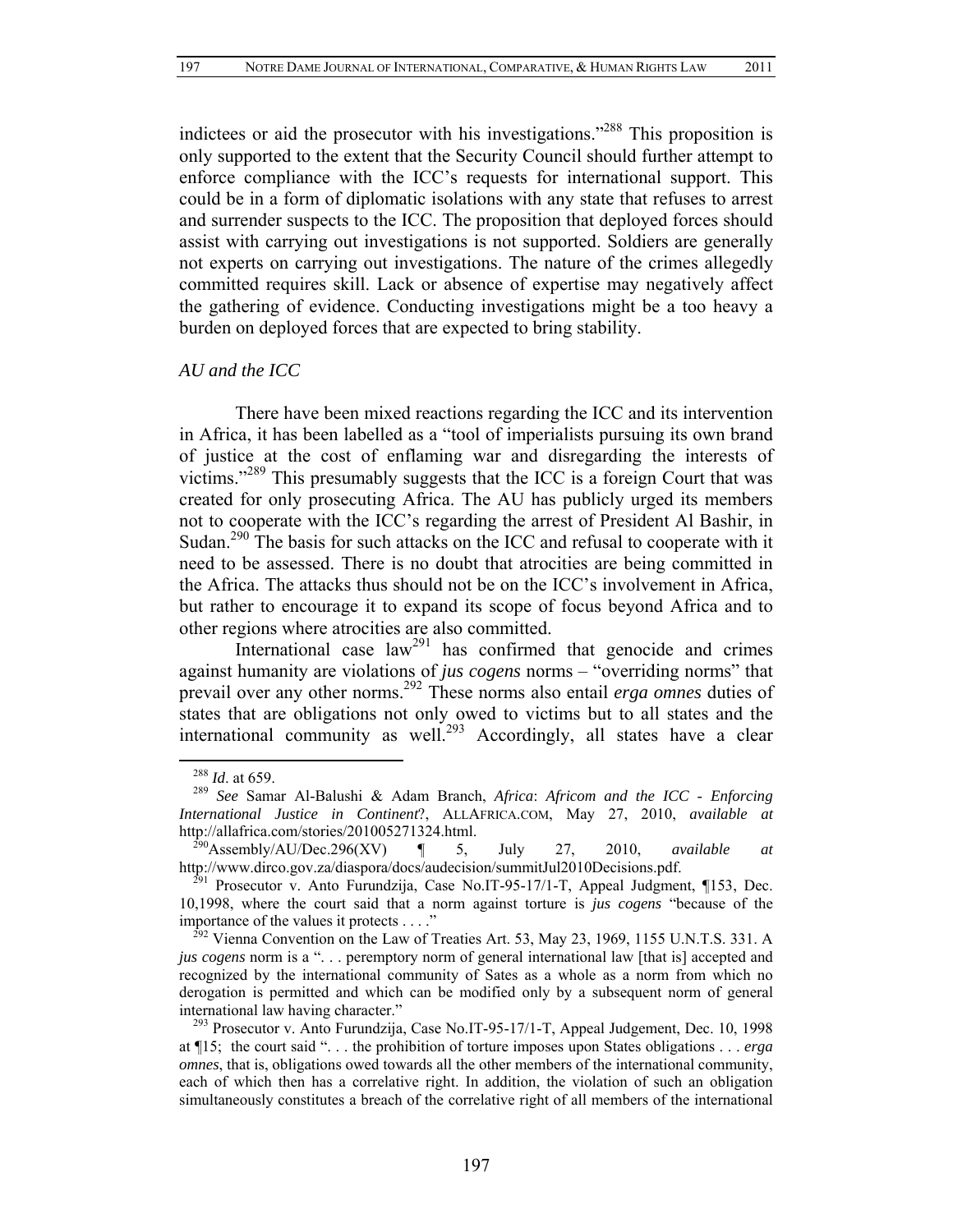obligation that is owed to the international community to prohibit atrocities including arresting President Al Bashir and surrendering him to the ICC. The AU seems to be relying on the impunity provisions accorded to heads of states under Article 98 of the Rome Statute to justify its refusal to cooperate with the ICC.294 It is submitted that the AU's reliance under Article 98 of the Rome Statute as erroneous because all members of the United Nations have an obligation to abide by the decisions of the Security Council.295 Further, the AU seems to be contending that as much as Chad and Kenya (both state parties to the Rome Statute and members of the AU) are AU members that are obliged under the UN Charter to adhere to the United Nations resolutions, they are also bound to comply with the decisions of the AU arising from Article 23 (2) of the Constitutive Act of the African Union which imposes sanctions on member states who fail to comply with the decisions and policies of the  $AU<sup>296</sup>$  This argument is also mistaken because it fails to acknowledge that when there is a conflict of between the UN Charter and other international agreements, the obligations flowing from the UN Charter prevail.<sup>297</sup> As was found by the International Court of Justice (ICJ) in *Libyan Arab Jamahiriya v. United States of America* that "members of the United Nations are obliged to accept and carry out the decisions of the Security Council . . . the obligations of the Parties in that respect prevail over their obligations under any other international agreement, including the Montreal Convention."<sup>298</sup>

<u> 1989 - Johann Stein, marwolaethau (b. 1989)</u>

community and gives rise to a claim for compliance accruing to each and every member, which then has the right to insist on fulfillment of the obligation or in any case to call for the breach to be discontinued."<br><sup>294</sup> Article 98 provides, "(1) The Court may not proceed with a request for surrender or

assistance which would require the requested State to act inconsistently with its obligations under international law with respect to the State or diplomatic immunity of a person or property of a third State, unless the Court can first obtain the cooperation of that third State for the waiver of the immunity. (2) The Court may not proceed with a request for surrender which would require the requested State to act inconsistently with its obligations under international agreements pursuant to which the consent of a sending State is required to surrender a person of that State to the Court, unless the Court can first obtain the cooperation of the sending State

for the giving of consent for the surrender."<br><sup>295</sup> U.N. Charter, art 25. <sup>296</sup> Press Release, African Union, Division of Communication and Information, On the Decision of the Pre-Trial Chamber of the ICC informing the UN Security Council and the Assembly of the State Parties to the Rome Statute about the Presence of President Omar Hassan Al-Bashir of the Sudan in the Territories of the Republic of Chad and Kenya, A. U. Press Release 119/2010, (Aug. 29, 2010), *available at* http://www.scribd.com/doc/36619566/Press-Release-AU-Bashir-Kenya-Muigwithania-com.<br><sup>297</sup> U.N. Charter, art. 103 provides, "In the event of a conflict between the obligations of the

Members of the United Nations under the present Charter and their obligations under any other international agreement, their obligations under the present Charter shall prevail." 298 Questions of Interpretation and Application of the 1971 Montreal Convention arising

from the Aerial Incident at Lockerbie (Libyan Arab Jamahiriya v. United States of America) Provisional Measures, Order of 1992 I.C.J. (Apr. 14, 1992), ¶¶ 42 – 44, *available at* http://www.icj-

cij.org/docket/files/89/7213.pdf?PHPSESSID=cf9b8267fdc335a0c89abec2ccb63d1d.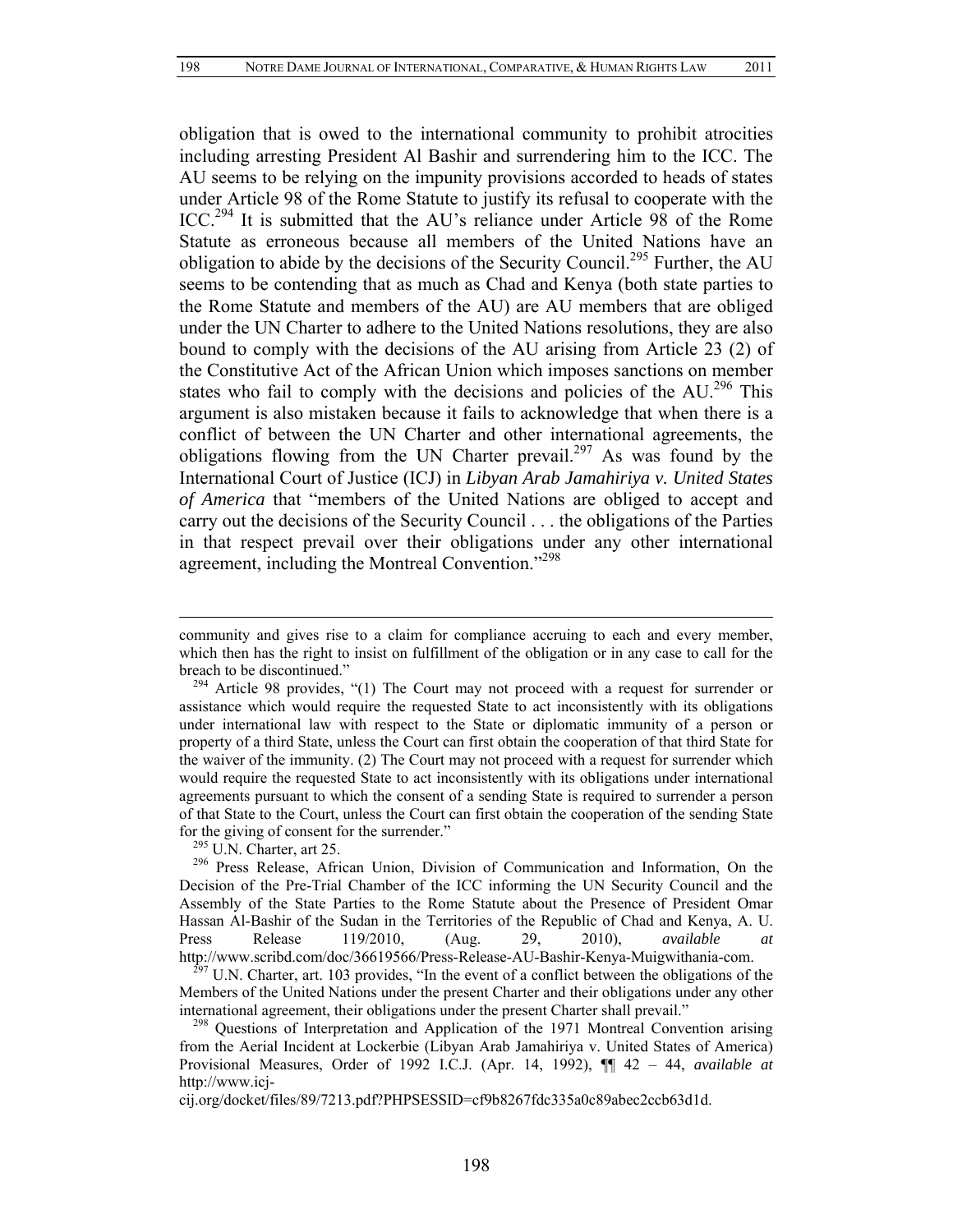As things stands, it appears that the discussions about the establishment of the African Court of Justice on Human Rights (ACJ) will slowly but surely gain momentum.299 The ACJ is to exercise jurisdiction over international crimes committed on the African continent.<sup>300</sup> The danger with the ACJ is that individuals and non-governmental organizations will not be able to bring complaints directly to the court but will have to do so *via* the AU.301 The accessibility is thus made unreasonably difficult. The move to create the ACJ is arguably going to shield those who have committed atrocities from being apprehended and handed over to the ICC. The reason for this is, in my view, that the AU has been too lenient and slow to act against those who commit gross violations of human rights in the region. Should the ACJ come into existence, it remains unclear on what will happen to the African countries that have ratified the Rome Statute because there will be two tribunals with jurisdiction to prosecute perpetrators of international crimes. It is also doubtful whether the AU will act against President Al Bashir and other suspects as it has done nothing so far to assist the ICC with executing warrants of arrest. The ACJ will thus be dependent on the political will of AU members to prosecute those who commit atrocities.

# **Part IV: Resolution on the Crime of Aggression: Two Steps Forward, Three Steps Back**

The Rome Statute was not a first attempt to define the crime of aggression, the efforts started in 1919 after World War I, in an attempt to prosecute German Kaizer Willem II for "a supreme offence against international morality and sanctity of treaties."<sup>302</sup> Mr. Willem found refuge in the Netherlands and requests for his extradition were turned down.<sup>303</sup> The efforts to try him thus failed.<sup>304</sup> Crime of aggression was also recognised in the International Military Tribunal at Nuremberg (the Nuremberg Trials) as having been codified in 1923 in the draft Treaty of Mutual Assistance  $(TMA)$ <sup>305</sup> The TMA proclaimed that "aggressive war [was] an international crime," and that "the parties would undertake that no one of them will be guilty of its commission."306 The accused persons at the Nuremberg Trials were charged, *inter alia*, for crimes against peace that was defined as "planning, preparation, initiation or waging of a war of aggression, or a war in violation of

 299 The International Centre for the Legal Protection of Human Rights, *African Union adopts the Protocol on the Statute of the African Court of Justice and Human Righ*ts, *available at*

http://www.interights.org/AfricanSingleProtocolAdopted/index.htm.<br><sup>300</sup> Id. at ¶ 3.<br><sup>301</sup> Id. at ¶ 3.<br><sup>302</sup> Noah Weisbord, *Prosecuting Aggression*, 161, 162 HARV. INT'L L.J. 161, 2 (2008).<br><sup>303</sup> Id. at 162.<br><sup>304</sup> Id. at

<sup>&</sup>lt;sup>306</sup> *Id.* at 589-90.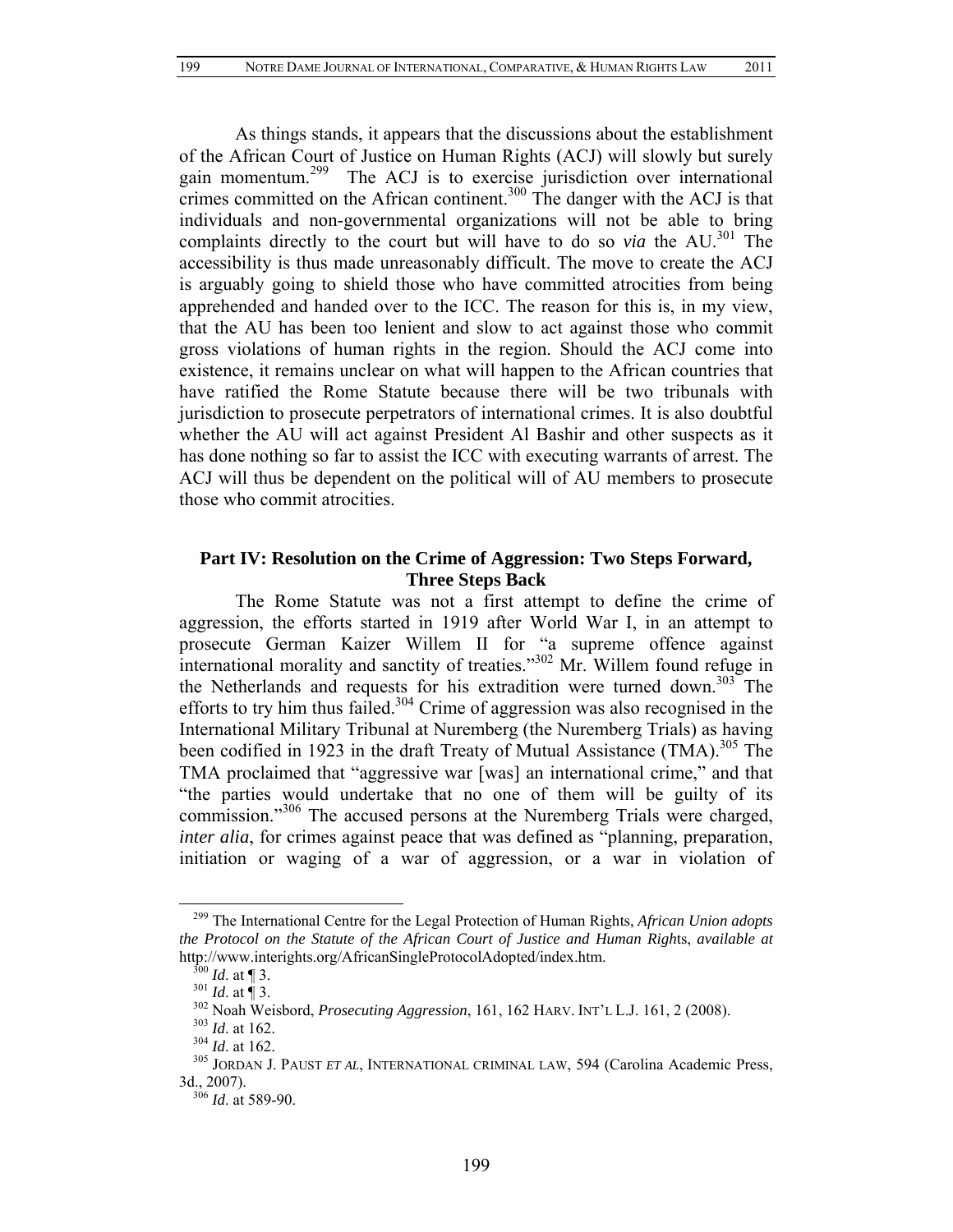international treaties, agreements or assurances, or participation in a common plan or conspiracy for the accomplishment of any of the foregoing."307 Twelve accused were convicted. $308$  This was the first time that the crime of aggression was successfully prosecuted but the trials thereafter were labelled as "unprincipled" because of, *inter alia*, the ambiguity of the offences.<sup>309</sup> The International Military Tribunal for the Far East also tried and convicted twenty-three accused persons for having committed the crime of aggression.<sup>310</sup> Despite the convictions in both the aforesaid trials, the tribunals did not define the crime of aggression.<sup>311</sup> The United Nations General Assembly three attempts to define the crime of aggression were unsuccessful.<sup>312</sup> It was only on July 11, 2010, when the international community reached a consensus on the definition of the crime of aggression in Kampala, Uganda. $313$ 

This is a big development towards pre-empting states from invading other countries outside the permissible grounds, such as the right of individual or collective self-defense against an armed attack, set forth in the UN Charter.314 Acts of aggression that have arguably been committed include the contentious invasion of Iraq by the United States of America in 2003. However, nothing could be done to bring the perpetrators of the crime of aggression before the ICC pending an international agreement on the definition and the elements of the crime.

 The new definition provides a detailed attempt to highlight circumstances under which the crime of aggression can be committed, but is not immune from criticisms for, *inter alia,* being too broad. Article 8 *bis* of the amendment to the Rome Statute defines the crime of aggression as follows:

1. For the purpose of this Statute, "crime of aggression" means the planning, preparation, initiation or execution, by a person in a position effectively to exercise control over or to direct the political or military action of a State, of an act of aggression which, by its character, gravity and scale, constitutes a manifest violation of the Charter of the United Nations."

2. For the purpose of paragraph 1, "act of aggression" means the use of armed force by a State against the sovereignty, territorial integrity or political independence of another State, or in any

<sup>&</sup>lt;sup>307</sup> *Id.* at 589.<br><sup>308</sup> Michael J. Glennon, *The Blank-Prose Crime of Aggression*, 71, 72 YALE J. INT'L L. 71,

<sup>74 (2010).&</sup>lt;br><sup>309</sup> *Id*. at 75.<br><sup>310</sup> *Id*. at 74–75; *See also* the UN Charter, arts. 1, 39, which contains the terms act of aggression although they are not defined.

<sup>&</sup>lt;sup>312</sup> See generally Weisbord, *supra* note 129; for a detailed discussion on various measures that were undertaken to define the crime of aggression, *see also* Benjamin B. Ferenzc, *The United Nations Consensus Definition of Aggression*: *Sieve or Substance*?, 10 J. INT'L & ECON. 701, 707 (1975) and Michael J. Glennon, *The Blank-Prose Crime of Aggression* 35 YALE J. INT'L L. 71, 74 (2010). 313 *See generally*, *supra* note 10. 314 U.N. Charter, art. 51.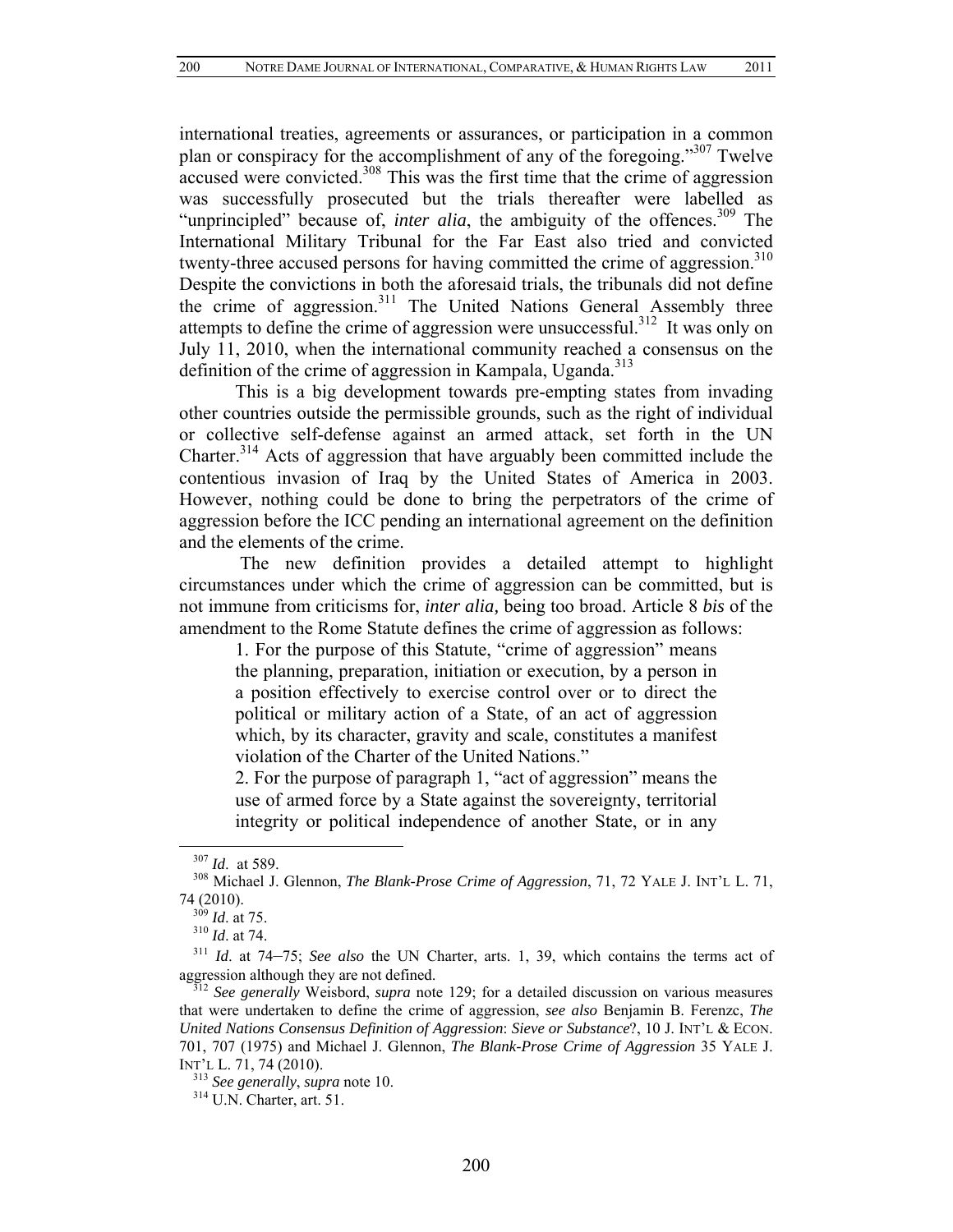other manner inconsistent with the Charter of the United Nations. Any of the following acts, regardless of a declaration of war, shall, in accordance with United Nations General Assembly resolution 3314 (XXIX) of 14 December 1974, qualify as an act of aggression:

a) The invasion or attack by the armed forces of a State of the territory of another State, or any military occupation, however temporary, resulting from such invasion or attack, or any annexation by the use of force of the territory of another State or part thereof;

b) Bombardment by the armed forces of a State against the territory of another State or the use of any weapons by a State against the territory of another State;

c) The blockade of the ports or coasts of a State by the armed forces of another State;

d) An attack by the armed forces of a State on the land, sea or air forces, or marine and air fleets of another State;

e) The use of armed forces of one State which are within the territory of another State with the agreement of the receiving State, in contravention of the conditions provided for in the agreement or any extension of their presence in such territory beyond the termination of the agreement;

f) The action of a State in allowing its territory, which it has placed at the disposal of another State, to be used by that other State for perpetrating an act of aggression against a third State;

g) The sending by or on behalf of a State of armed bands, groups, irregulars or mercenaries, which carry out acts of armed force against another State of such gravity as to amount to the acts listed above, or its substantial involvement therein.<sup>315</sup>

The above definition arguably reflects developments from the criminal charges instituted against the accused persons at the Nuremberg Trials. The present definition is to a large extent more precise in that it provides various circumstances under which an act of aggression can be committed. It also appears from the definition that the crime of aggression can only be committed by a state and not a non-state actor such as mercenaries.<sup>316</sup>

Michael Glennon's concerns on the draft definition of crime of aggression adopted by the Special Working Group on the Crime of Aggression in 2009 seems to have not been addressed despite the fact that there has been a consensus on the definition.<sup>317</sup> According to him:

"[p]reparation for armed conflict armed conflict engages more than military and defense ministry personnel. Intelligence

 <sup>315</sup> Coalition for the International Criminal Court: *Crime of Aggression*, art. 8 1–2(g). 316 *Id*. at art. 8(2). 317 Glennon, *supra* note 135, at 77.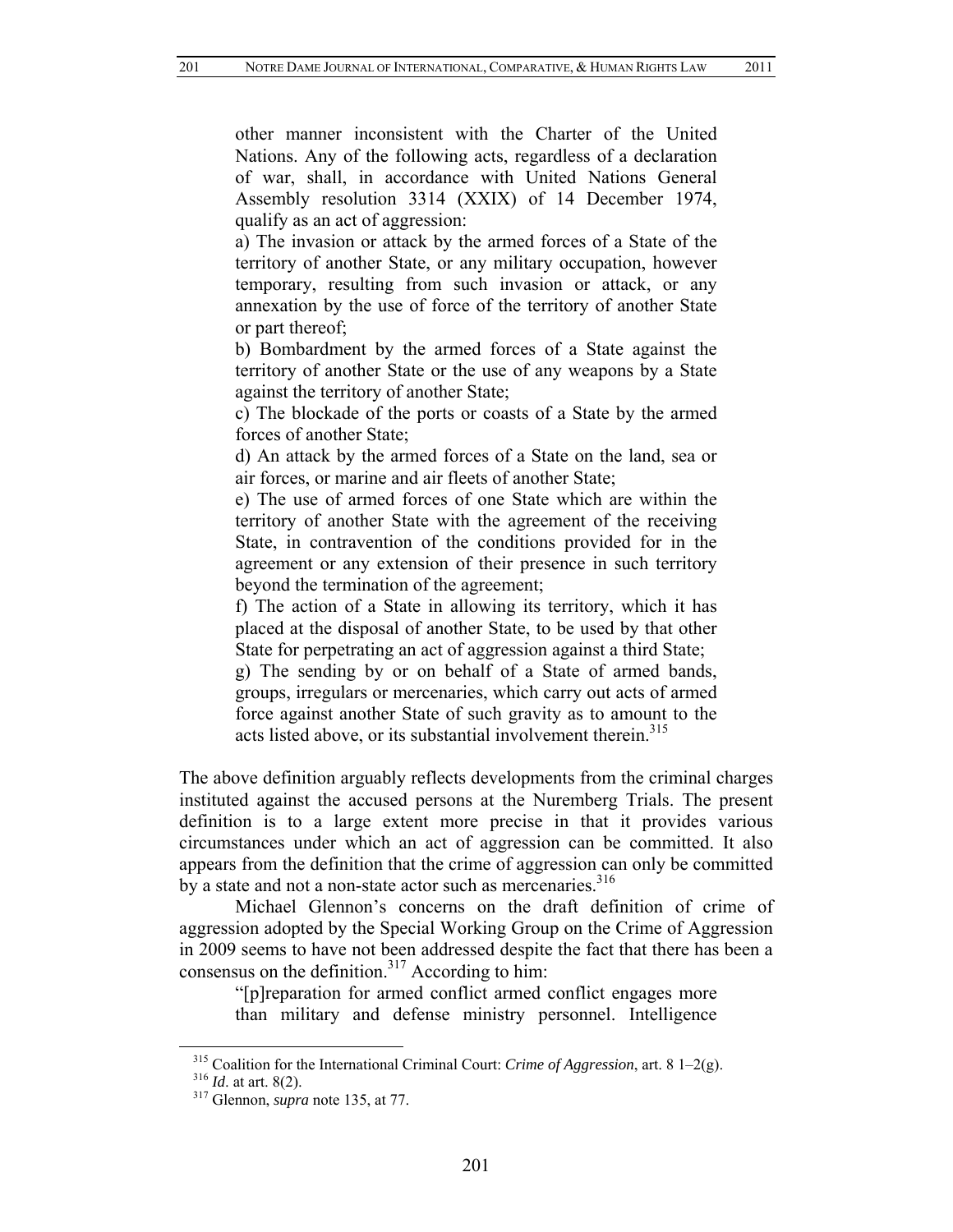agencies provide a wide variety of information to defence planners that advance military objectives . . . . Lawyers advise policy makers what use of force is lawful. Who among them incurs criminal liability for planning or preparing the crime of aggression? Where is the line drawn?"<sup>318</sup>

This view is supported. It would arguably be difficult to determine who should bear the greatest criminal liability for the planning or preparing of acts that constitute the crime of aggression. Another difficulty is that Article 8(1) *bis*, *inter alia*, requires that the preparation and planning of an act of aggression be manifest in its character and gravity of scale. These terms are not defined; there are no guidelines on what precisely is meant by manifest and gravity of scale and which factors need to be taken into account to ascertain manifest and gravity of scale. They are thus open to debate and various interpretations can be applied. A defendant would arguably face an unknown and difficult case because the aforesaid undefined terms, in my view, still needs to be dissected. The prosecution will also have a difficult task of proving conduct that qualifies as "an act of aggression which, by its character, gravity and scale, constitutes a manifest violation of the Charter of the United Nations" under Article 8(1) above.

Article 8(2) *bis* further provide seven theories (a-g) under which an act of aggression may be committed. The relevant parts which were absent from the criminal charges at the Nuremberg Trials are subparagraphs (a), (b) and (c) that list acts that would qualify as an act of aggression;

"(a) The invasion or attack by the armed forces of a State of the territory of another State, or any military occupation, however temporary, resulting from such invasion or attack, or any annexation by the use of force of the territory of another State or part thereof;

b) Bombardment by the armed forces of a State against the territory of another State or the use of any weapons by a State against the territory of another State;

c) The blockade of the ports or coasts of a State by the armed forces of another State . . . . . . . 319

The above three theories are noticeable developments from the Nuremberg Trials because they extend the circumstances under which an act of aggression can be committed. Despite these developments, there are other concerns. Firstly, there is no clarity about the number of victims that have to be injured/present by the state allegedly committing an act of aggression under subparagraph (b) (i.e., bombardment by the armed forces of a State against the territory of another State or the use of any weapons by a State against the territory of another State). Secondly, the attack by the armed forces in

 <sup>318</sup> *Id*. at 77. 319 S*upra* note 10, at art.8, 2(a)–(c).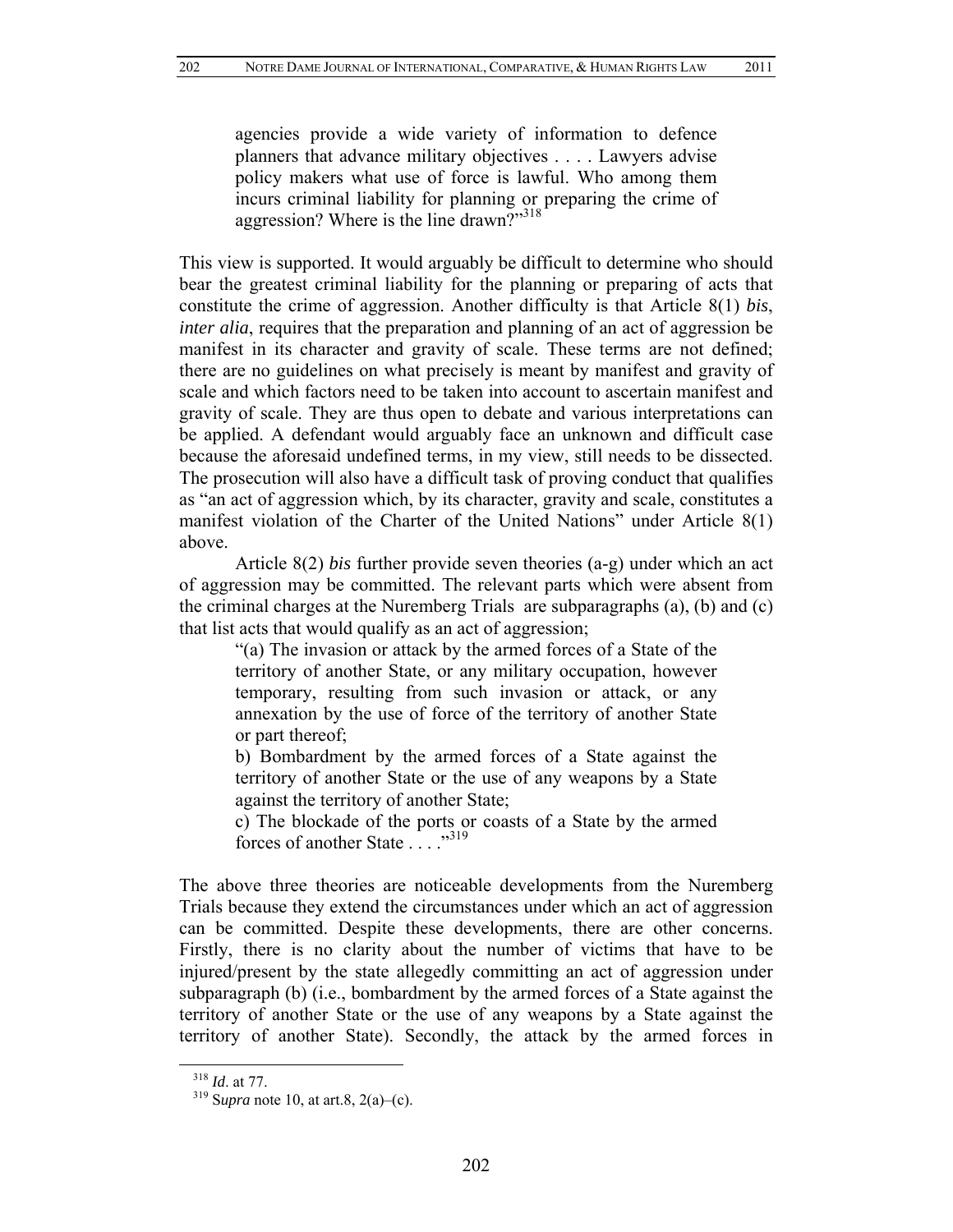subparagraph (d) (i.e., an attack by the armed forces of a State on the land, sea or air forces, or marine and air fleets of another State) is silent on whether material support, such as financing armed forces, to attack on the land of another state would also qualify an act of aggression. There are no guidelines regarding the factors which need to be considered in assessing what constitutes substantial involvement under subparagraph (g) (i.e. the sending by, or on behalf of, a State of armed bands, groups, irregulars or mercenaries, which carry out acts of armed force against another State of such gravity as to amount to the acts listed above, or its substantial involvement therein). Would the sending of only ten mercenaries or armed groups constitute substantial involvement and thereby qualify as an act of aggression? How would the mercenaries be linked to a particular state because they are presumably not easily recognised and their employer, is unknown? These are just some of the

issues that will perhaps be a subject of litigation and prove difficult to provide

a precise meaning for. In considering the accomplishments of the ICC and the crime of aggression in the Rome Statue, the resolution on a definition of the crime of aggression represents a step in the right direction. However, the terms that have been used in the provision are a clear indication that the agreement is a product of prolonged negotiations and compromise. This significantly takes away from the accomplishment. With the ICC struggling with the practical implementation of seemingly clear provisions in the Rome Statute, the inclusion of an overly broad provision does not do much to assist it. These are some of the challenges surrounding the new definition. In a tongue in cheek manner, academics have welcomed the Review Conference for having produced "complicated and incoherent provisions" that will assist them in writing journal articles. $320$ 

#### *Jurisdiction*

Article 15 *bis* concerns the exercise of jurisdiction over the crime of aggression.<sup>321</sup> However, the problem with the jurisdiction provision is that the state party to the Rome Statute would have an option to make a declaration to the effect that it does not accept the court's jurisdiction over the crime of aggression. Kevin Jon Heller is of the view that the factors surrounding the exercise of jurisdiction make it hard to believe that "any significant act of aggression will ever be prosecuted." $322$  In developing his assessment, he

 320William A. Schabas, *The Result*: *Prosecuting Aggression at the International Criminal Court*, ¶ 6, June 12, 2010, *available at*

http://iccreviewconference.blogspot.com/2010/06/result-prosecuting-aggression-at.html.<br><sup>321</sup> Article 15(4) provides, "[t]he Court may, in accordance with article 12, exercise jurisdiction over a crime of aggression, arising from an act of aggression committed by a State Party, unless that State Party has previously declared that it does not accept such jurisdiction by lodging a declaration with the Registrar. The withdrawal of such declaration may be effected at any time and shall be considered by the State Party within three years." 322 Keven J. Heller, *Opinio Juris*, *The Sadly Neutered Crime of Aggression*, June 13th, 2010,

*available at* http://www.opiniojuris.org/2010/06/13/the-sadly-neutered-crime-of-aggression/.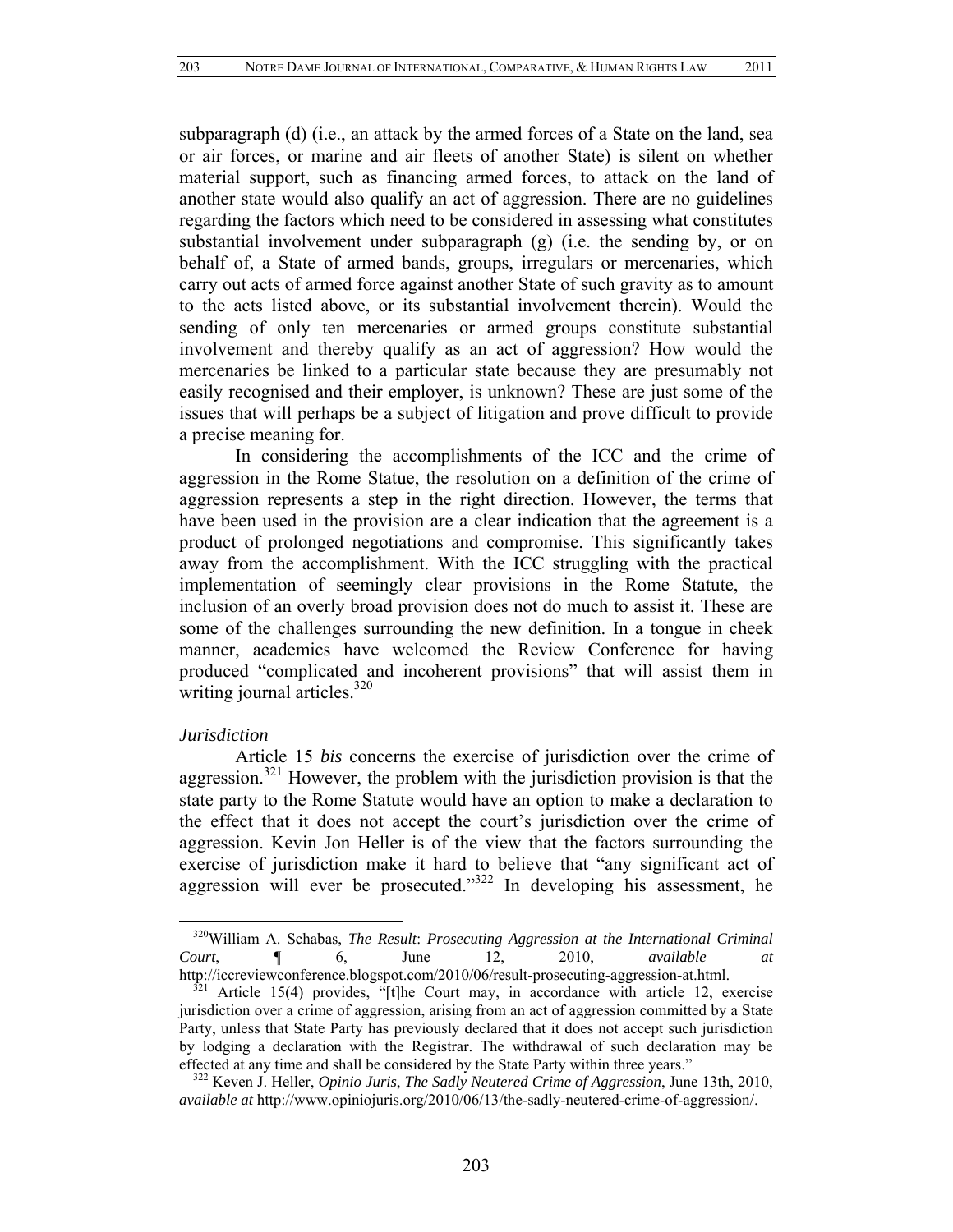favorably summarises the provision of jurisdiction (or what he refers to as optout (OO) clause) as follows:

- State Party & State Party  $\rightarrow$  Jurisdiction
- State Party & State Party  $OO \rightarrow$  Jurisdiction
- State Party & Non-State Party  $\rightarrow$  No Jurisdiction
- State Party OO & State Party  $\rightarrow$  No Jurisdiction
- State Party OO & State Party OO  $\rightarrow$  No Jurisdiction
- State Party OO & Non-State Party  $\rightarrow$  No Jurisdiction
- Non-State Party  $\&$  State Party  $\rightarrow$  No Jurisdiction
- Non-State Party & State Party OO  $\rightarrow$  No Jurisdiction
- Non-State Party & Non-State Party  $\rightarrow$  No Jurisdiction.<sup>323</sup>

The summary shows that the ICC will have jurisdiction on a state party that commits an act of aggression against another state party and vice versa. This would apply if both states parties have not made a declaration exempting them from the court's jurisdiction. A state party that commits an act of aggression against the state party that has made a declaration not to accept the ICC's jurisdiction will be prosecuted. $324$  Where a state party that has declared not to accept the ICC's jurisdiction commits an act of aggression against a state party, the ICC will have no jurisdiction.<sup>325</sup> Where a non-state party commits an act of aggression against state party that has made a declaration not to accept the ICC's jurisdiction, the court will not prosecute vice versa.

This is an indication that the jurisdiction clause was highly debated. For example, some of the delegates at the Kampala Conference made a proposal "aimed at divorcing draft Article 8 *bis* from customary international criminal law and purported to explicitly exclude certain instances of state use of force from the definition of the crime of aggression."326 There was nonetheless no agreement.<sup>327</sup> The option not to accept jurisdiction arguably renders the prosecution for aggression redundant. For example, a state may decide to ratify the Rome Statute but make a reservation on the crime of aggression jurisdiction thus shielding its leaders from prosecution. It is unfortunate that even if a state has ratified the Rome Statute, it would still have an option not to accept the jurisdiction of the ICC over the crime of aggression. Therefore, it seems unlikely that there will be a prosecution brought for the crime of aggression in the near future.

Given the complexity of the crime of aggression and the fact that some states (for example the United States of America in Afghanistan and Iraq) are

<sup>&</sup>lt;sup>323</sup> *Id.* at ¶ 2.<br><sup>324</sup> *Id.*<br><sup>325</sup> *Id.* 325 *Id.* 326 Claus Kreß and Leonie von Holtzendorff, *The Kampala Compromise on the Crime of Aggression*, 8 J. INT'L CRIM. JUST., 1179–1217 (2010); (The authors provide a more detailed discussion of the deliberations and concerns during the Review of the Rome Statute Confererence). 327 *Id*.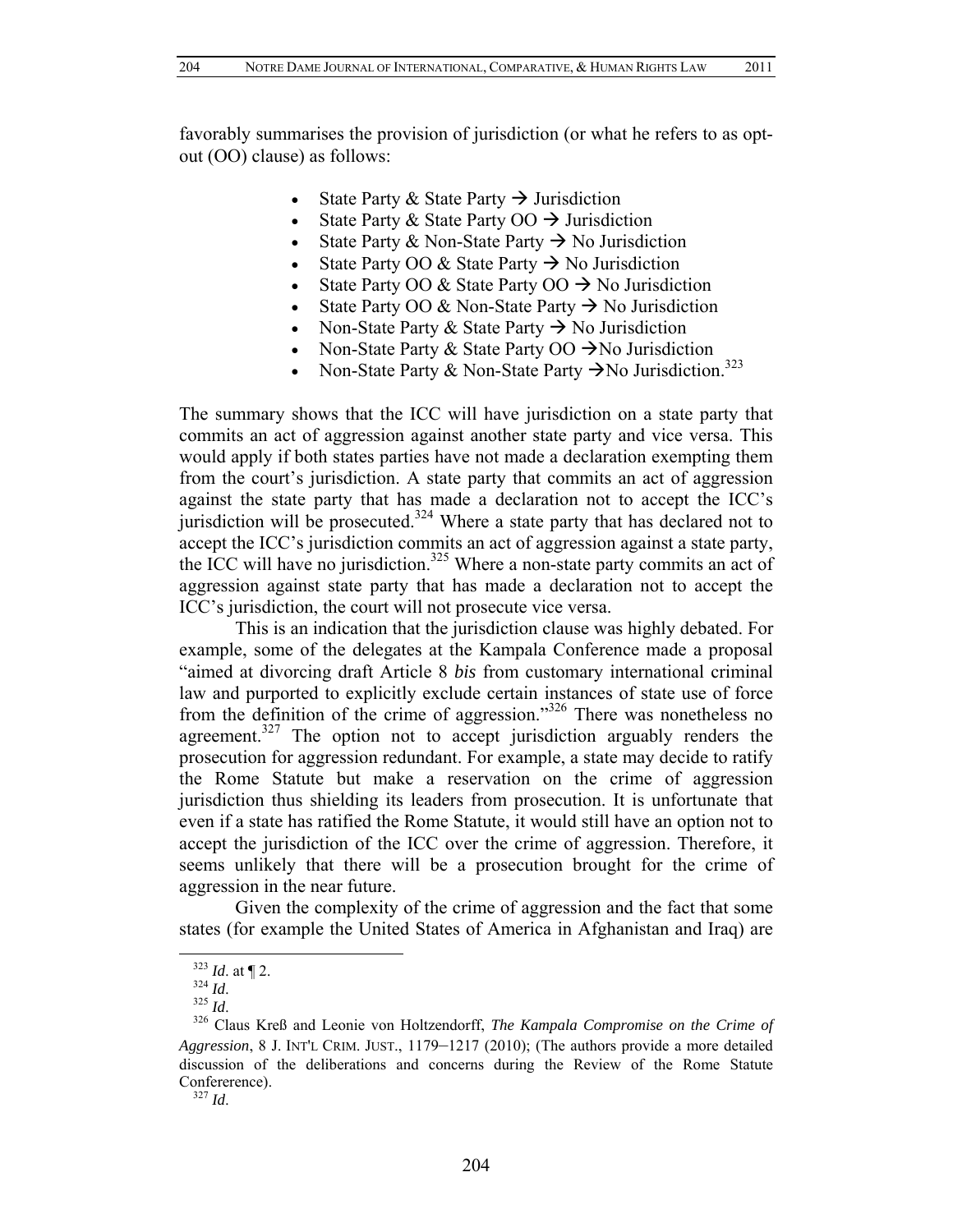still at war with other countries, this was arguably the best compromise that was possible. These are nonetheless achievements.

## **PART V: OBSERVATIONS AND CONCLUSION**

There are many achievements that the international community can reflect on since 2002. But, there are challenges remain. Today, the international community speaks of an existing and functioning, permanent international criminal court. Three complex trials are underway including that of recruiting child soldiers to take part in the war in DRC. The French authorities recently arrested a Congolese national, Mr. Callixte Mbarushimana and handed him over to the ICC to answer charges of crimes against humanity (murder, torture, rape and persecution) and war crimes (attacks against the civilian population). The confirmation of charges hearing against six Kenyan suspects is scheduled for September 2011.<sup>328</sup> Despite an absolute lack of cooperation from the Sudanese government, the prosecutor has managed to conduct and gather information from various Sudanese people who are outside of the country. Further, investigations are underway in, *inter alia*, DRC, Uganda, Libya and CRA. In Uganda, the ICC's intervention has forged room for peace talks with the rebels.<sup>329</sup> The prosecutor is also monitoring the situation in Colombia, Georgia, Chad, Afghanistan and Nigeria.<sup>330</sup> The Security Council recently referred the situation in Libya for investigations of crimes against humanity.<sup>331</sup> The ICC's involvement in Ivory Coast prior the 2010 conflict did decrease violence.<sup>332</sup>

The office of the prosecutor has adopted a thematic approach by prosecuting one particular crime.<sup>333</sup> The advantage of this method is that as these crimes are addressed, the law develops in those specific areas and this

<sup>&</sup>lt;sup>328</sup> PRESS RELEASE, INT'L. CRIM. CT., CONFIRMATION OF CHARGES HEARING IN THE CASE OF PROSECUTOR V. WILLIAM SAMOEI RUTO, HENRY KIPRONO KOSGEY AND JOSHUA ARAP SANG SCHEDULED TO START ON 1 SEPTEMBER 2011, (APR. 7, 2011), *AVAILABLE AT* HTTP://WWW.ICC-CPI.INT/NR/EXERES/F5ADDE2B-A126-4A58-AA76-BC3F9F42A897.HTM; S*EE ALSO* PRESS RELEASE, INT'L. CRIM. CT, CONFIRMATION OF CHARGES HEARING IN THE CASE OF PROSECUTOR V. FRANCIS KIRIMI MUTHAURA, UHURU MUIGAI KENYATTA AND MOHAMMED HUSSEIN ALI SCHEDULED TO START ON 21 SEPTEMBER 2011 (APR. 8, 2011), *AVAILABLE AT* HTTP://WWW.ICC-CPI.INT/MENUS/ICC/PRESS%20AND%20MEDIA/PRESS%20RELEASES/PR651. 329 Conf. Rep., *The International Criminal Court at Work: Challenges and Successes in the* 

*Fight Against Immunity*, (Sept. 21, 2007), *available at* http://www.dgvnnrw.de/fileadmin/user\_upload/Vereinsbilder/Conference\_Report\_31.10.07.pdf. <sup>330</sup> U.N. NEWS CENTRE, *INTERNATIONAL CRIMINAL COURT MONITORING EVENTS IN GEORGIA,*

*PROSECUTOR SAYS*, AUG. 20, 2008, *AVAILABLE AT* HTTP://WWW.UN.ORG/APPS/NEWS/STORY.ASP?NEWSID=27759&CR=GEORGIA&CR1; S*EE ALSO* ADETOKUNBO MUMUNI, *NIGERIA*: *INTERNATIONAL CRIMINAL COURT ANALYSES JOS CRISIS*, SAHARA REPORTERS, NOV. 7, 2010, *AVAILABLE AT* WWW.SAHARAREPORTERS.COM<br><sup>331</sup> International Criminal Court Prosecutor Luis Moreno-Ocampo, Sta

<sup>331</sup> International Criminal Court, Prosecutor, Luis Moreno‐Ocampo, *Statement of the Prosecutor on the opening of the investigation into the situation in Libya* (Mar. 3, 2011), *available at* http://www.icc-cpi.int/NR/rdonlyres/035C3801-5C8D-4ABC-876B-C7D946B51F22/283045/StatementLibya\_03032011.pdf. 332 *Supra* note 156, at ¶ 5. 333 *Id* at ¶ 7.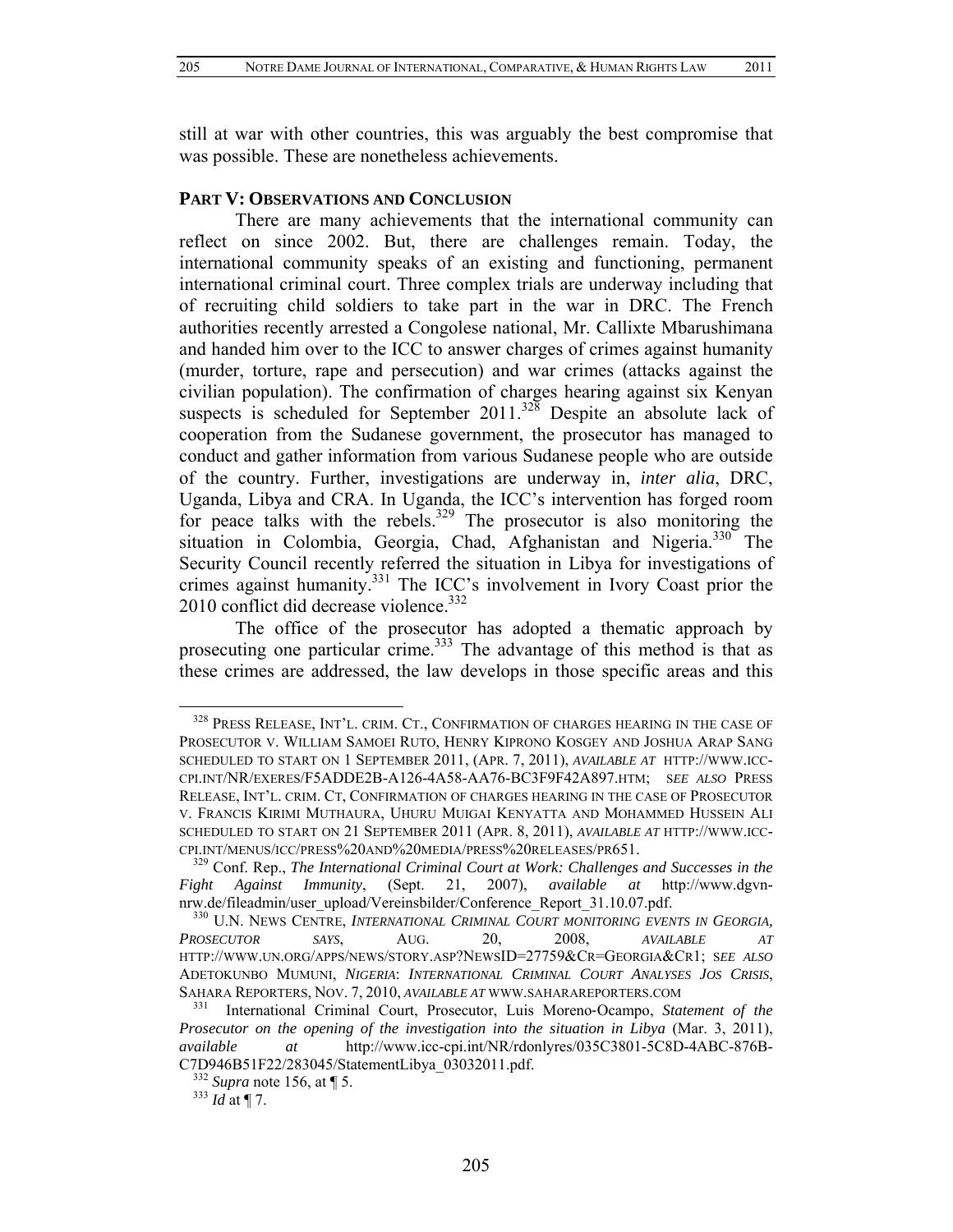generates significant public awareness concerning those crimes, and, the defence can face a specific case.<sup>334</sup> However, the problem with thematic prosecution is that victims of other crimes, such as genocide, are left out.<sup>335</sup> In other words, justice for them would not be done because the accused person would only be prosecuted for war crimes.

Another challenge is that the victims have insufficient knowledge about the ICC. A population-based survey on attitudes about accountability and social reconstruction in the CAR revealed, *inter alia*, the following;

- (a) 23% of victims believed that the ICC had been established by the European community;
- (b) 65% of those who knew about the ICC believed that it has its offices in CAR and that the court could investigate offences committed prior to  $2002^{336}$

The lack of knowledge creates unnecessary and unrealistic expectations from the court and also disappoints the victims. Further, it also creates doubts about the court's efficacy.

The fact that it has secured no convictions in eight years of existence can easily lead to an unjust conclusion that the ICC has failed. Indeed, a court of law is expected to deliver justice without delay. This is nonetheless a challenge that cannot be ignored. Like any other judicial body, the ICC also has its shortfalls. All the current cases before the Court are only from Africa, despite the fact that atrocities falling within the court's jurisdiction are also committed elsewhere. The ICC's target seems to be 'small fish' such as rebels, warlords and opposition leaders,  $337$  with the exception of Sudan where President Al Bhashir has been indicted. Arrest warrants have been pending for too long. There is no cooperation with the court. In fact, the AU has openly declared that it will not support the court and has also urged its members and friends of Africa not to cooperate with it. $338$ 

The delay in executing warrants of arrest has been caused by lack of cooperation from state and non-state parties. With regard to the late commencement of trials, there is nothing that the court could have done because the defence team has a right to challenge the evidence brought against the accused person. Therefore, any attempts by the ICC to unreasonably deny the accused person the exercise of his due process rights (i.e. to challenge

 <sup>334</sup> *Id*. at ¶¶ 7–9. 335 *Id*. at ¶ 9. 336 *See* Patrick Vinck & Phuong Pam, *Building Peace Seeking Justice, A Population-Based Survey on Attitudes about Accountability and Social Reconstruction in the Central African Republic*, 78 (Aug. 2010), *available at* http://www.law.berkeley.edu/HRCweb/pdfs/BuildingPeace-SeekingJustice-

CAR\_August2010.pdf. 337 *See* Nick Grono, *The International Criminal Court: Success or Failure?* (Jun. 9, 2008), *available at* http://www.opendemocracy.net/article/the-international-criminal-court-success-orfailure.<br> $\frac{338}{338}$  Supra, note 117, at  $\P$  7.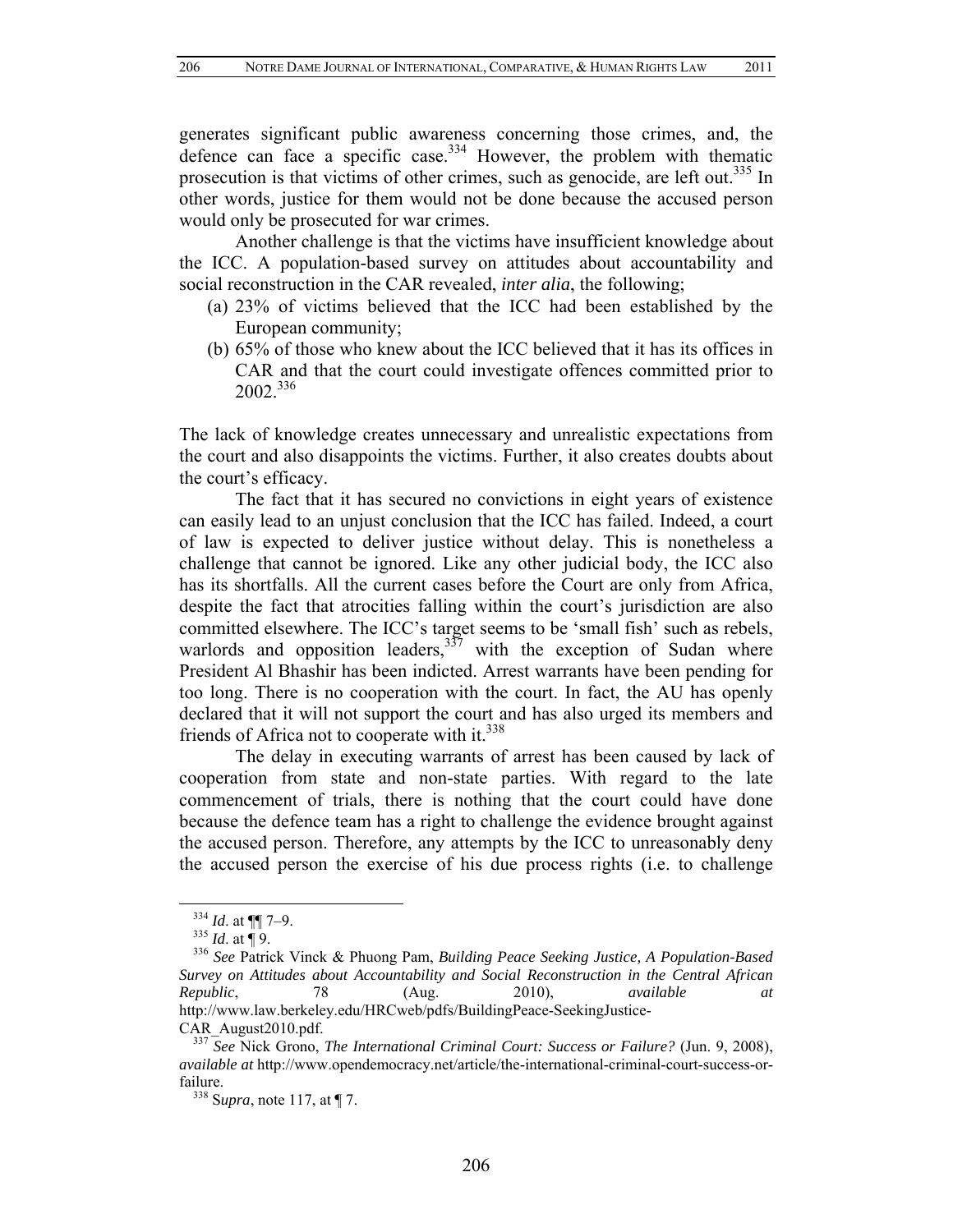evidence) would have arguably compromised the legitimacy of the proceedings. Further, the crimes before the ICC including war crimes, are complex and there is no 'one size fits all' approach. As observed by Alex Whiting, "[t]he expectations of the international community when constructing war crimes tribunals are critically important, especially since the prosecution of war crimes is still a project in its infancy."339 This view is supported. The international community should be aware that international criminal tribunals are relatively new. In particular, the ICC is still in its early stages. Therefore, the delays are also caused by the gravity and complexity of the offences. The ICC should thus be given a reasonable opportunity to function and then be evaluated. The consensus on the crime of aggression is a success, although the definition has broad terms. The option available to states not to accept the

prosecute the crime of aggression. The successful prosecution of the first trials will arguably restore hope on the ICC's work. Its success should not be measured by the delay in securing a first conviction, but the legitimacy of how it conducts its investigations and proceedings.

ICC's jurisdiction seems like it will be the only factor making it an obstacle to

#### **PART VI: RECOMMENDATIONS**

The most important thing that the ICC has to do is to maintain its independence. This could be achieved through conducting its affairs in a manner that is purely judicial, objective, neutral and non-political. There is, thus, a need for it to expand its work beyond Africa. The advantage of an independent court is that the international community will have confidence in the entire work of the ICC. In the absence of this, the ICC will loose its credibility and become a place for settling political scores.

All states should respect the ICC's requests and respond promptly to its requests even if they are required to concede some loss of sovereignty. This will assists in eliminating safe havens for suspects. Where requests are ignored, suspects will walk free and victims will see the ICC as toothless. The court should also indict heads of states, particularly in Uganda and the DRC. This will arguably clear the current perception that leaders who make referrals of cases to the ICC immunize themselves and their cronies from prosecution. This would send out a clear message that there is no one above the law. The danger of apprehending heads of states may, however, bring more instability if the international community apprehends them from their sovereign countries.

The international community should push for the United States of America, Russia, China and other countries to ratify the Rome Statute in order to increase global support for the Court. These countries play an important role as members of the UN, and are influential on Security Council resolutions that refer some of the cases to the ICC. Therefore, it is arguably unacceptable for a state that has not ratified the Rome Statute to vote on Security Council meetings regarding a matter to be referred to the ICC. Further, each state

 339 Whiting, *supra* note 27 at 323–24.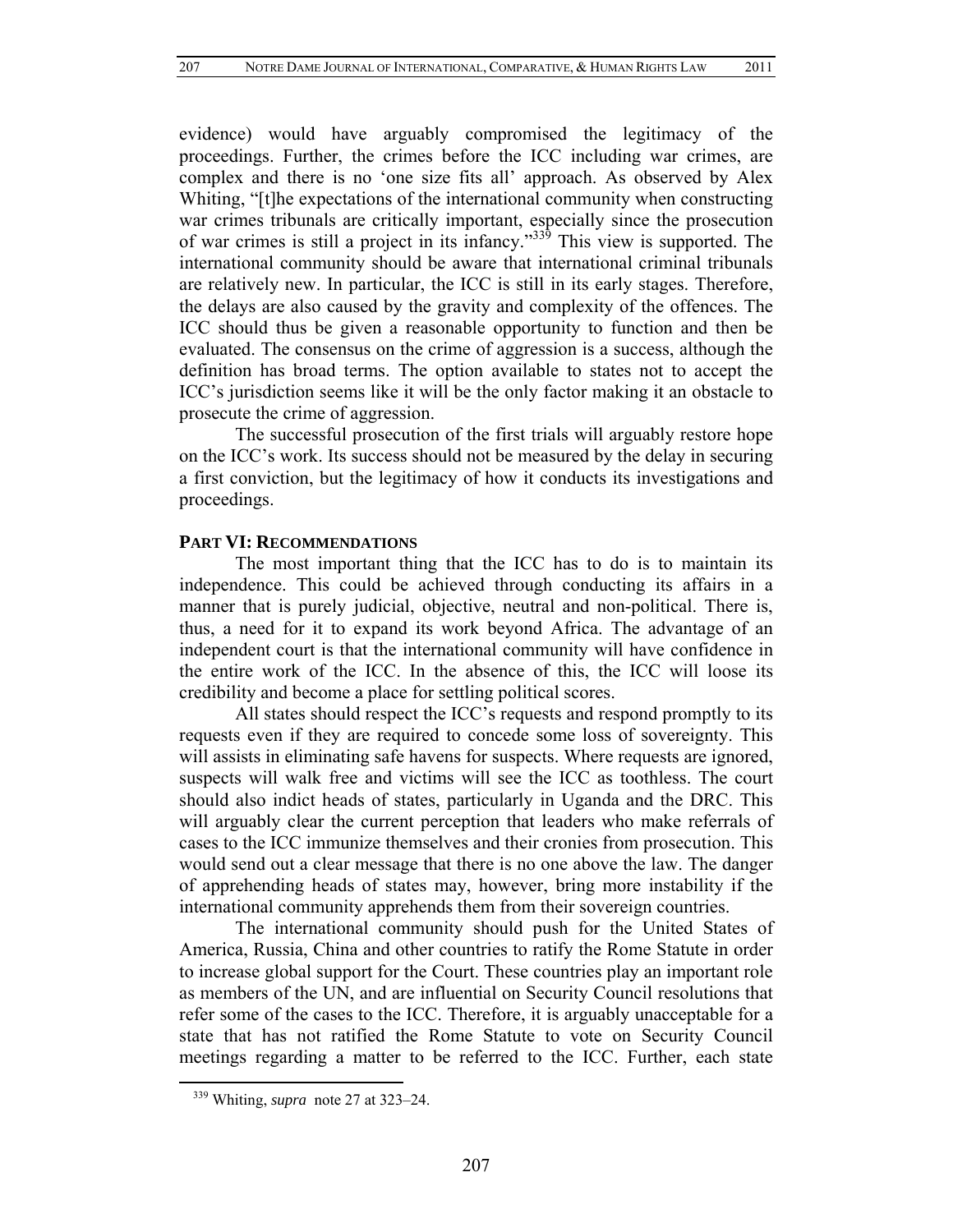should ratify the ICC statute to ensure the ICC has independent and effective power to issue binding orders concerning matters falling within its jurisdiction. Having all states sign on to the Rome Statute will show a form of unity among the international community and collective commitment in upholding the rule of law. The absence of powerful countries in this collective effort arguably

sends a message that the ICC was only established for small countries.

 The victims have a perception that the ICC will solve all kinds of problems including the crimes committed prior to 2002. The court can only prosecute criminal acts committed after 2002. Accordingly, the court should increase its outreach programme to all the victims and the international community to pre-empt this misconception about its scope of prosecution. This will prevent a situation in which the international community has false expectations about the Court and gets disappointed in the end. The international community should condemn the conduct of the United States of America of entering into bilateral treaties with other countries regarding the crimes falling within the jurisdiction of the ICC.

Other lessons from the ICTY and the ICTR are that the court should consider making plea bargains with the low ranking officials in exchange for confessions and testimonies against 'big fish' and other accused persons. This will arguably speed up trials. The danger of such a system is that it is open to abuse. All suspects might end up seeking a plea bargain. The court should also not focus the lion's share of its budget on one country by indicting all top suspects. The focus should be to prosecute those who bear the greatest criminal responsibility at the ICC and strengthen domestic courts to try low ranking officials and other high ranking officials if it is in the interest of justice to do so.

Article 112(4) of the Rome Statute empowers the Assembly to establish an "independent" oversight mechanism for the ICC to ensure that the Court performs, *inter alia*, its functions effectively. In accordance with this provision, the Bureau of the Assembly of States Parties appointed Mr. Akbar Khan (United Kingdom), with the task of establishing the aforesaid independent oversight mechanism at its fifth meeting, on December 4,  $2008^{340}$ The ICC then circulated a non-paper which recommends that the oversight mechanism could be an expanded version of the Office of Internal Audit that will be administered by the Registry.<sup>341</sup> This proposal has been met with concerns regarding the independence of the said mechanism.<sup>342</sup> It is arguably premature to consider the introduction of an oversight body to the ICC. What will the enforcement agency do when many states have not ratified the Rome

 <sup>340</sup> *See* ICC-ASP/7/IFN.2 (Feb. 6, 2009), *available at* http://www.icccpi.int/NR/rdonlyres/8C82E364-0B40-4F2F-964F-

<sup>0</sup>A61E4C00F7C/0/ICCASP7INF2ENG.pdf.<br><sup>341</sup> *Id*. 342 Independent Oversight Mechanism Team Coalition for the International Criminal Court (CICC), *Comments and Recommendations to the Eight Session of the Assembly of States Parties*, The Hague (Nov. 18–26, 2009), *available at* http://www.iccnow.org/documents/CICC\_Oversight\_Team\_Paper\_ASP\_8.pdf.